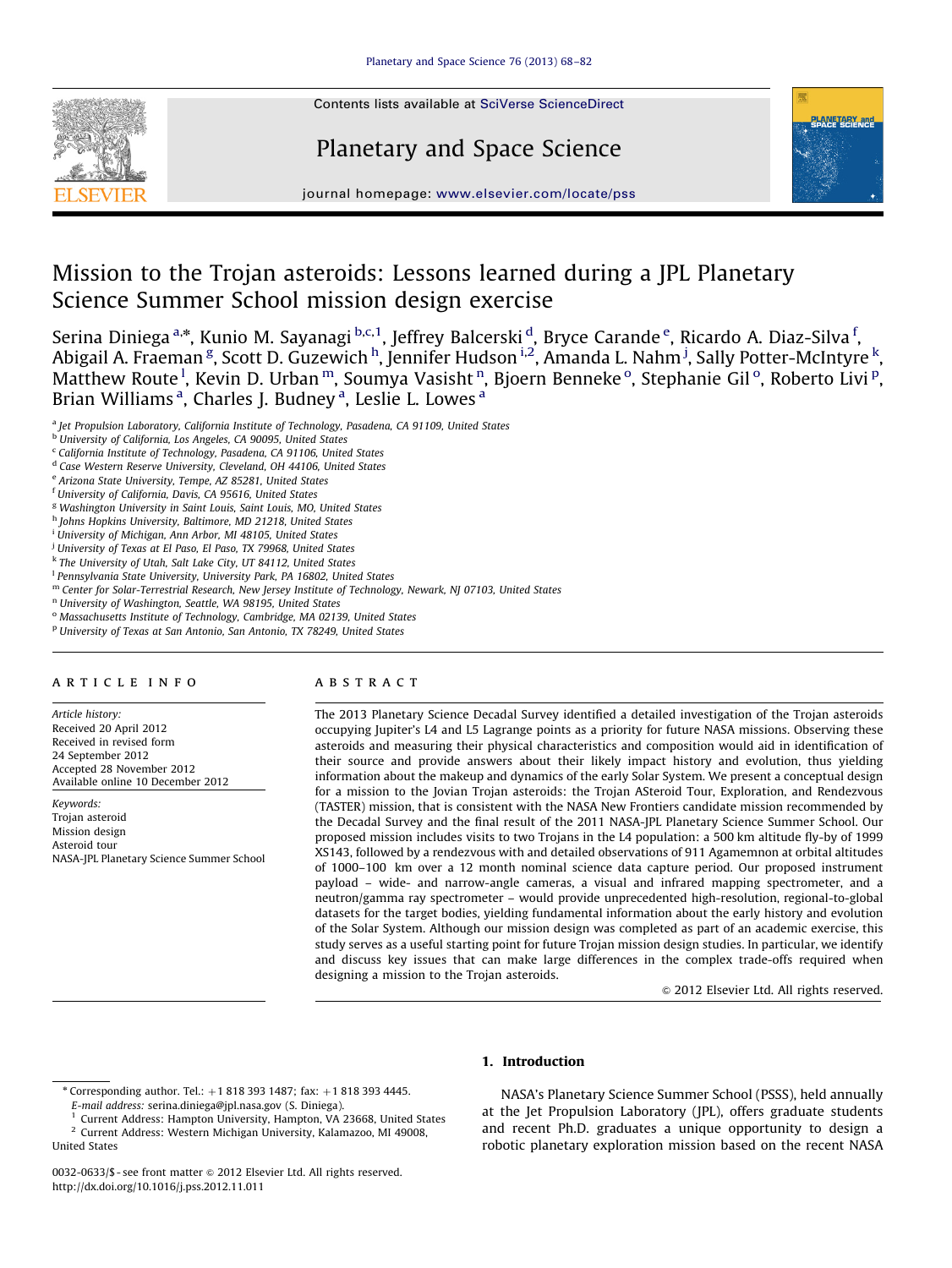Science Mission Directorate Announcement of Opportunity (AO; in this case the 2009 New Frontiers AO ([National Aeronautics and](#page-13-0) [Space Administration \(NASA\), 2009\)](#page-13-0)). After selecting a recommended mission from the AO, participants formulate a set of science objectives and full mission concept during approximately 10 weekly teleconferences culminating in an intensive week on location at the JPL Team-X concurrent mission design group's facility. This mission concept is then presented to a review panel and thoroughly critiqued. Through this process, participants gain a detailed look at the complex mission design process, systems engineering, and the JPL Team-X concurrent engineering methodology [\(Wall, 2000,](#page-14-0) [2004\)](#page-14-0).

As the participants of the second session of the 2011 NASA PSSS, we elected to design a mission to the Jovian Trojan Asteroids, which has been identified as a priority for future missions by the 2013 Planetary Science Decadal Survey ([National Research Council \(NRC\) \(2011\)](#page-13-0)). Both NASA ([Brown,](#page-13-0) [2010\)](#page-13-0) and the European Space Agency (ESA) [\(Lamy et al., 2012\)](#page-13-0) have sponsored Trojan mission concept studies.

Our proposed mission would address the questions of how the Trojan asteroids formed and evolved over time by determining the composition, structure, and history of at least two asteroids, assumed to be representative of the population(s) of Trojan asteroids. The answers to these questions have important implications concerning the early history and evolution of the Solar System. We have selected a payload that will accomplish our science mission goals and designed the spacecraft to meet the technical requirements necessary to deliver the instruments to the targeted Trojan asteroids.

This paper will describe the science and engineering aspects of our resultant design: the Trojan ASteroid Tour, Exploration, and Rendezvous (TASTER) mission (Fig. 1). Section 2 outlines the science objectives of the TASTER mission. [Section 3](#page-3-0) describes the selected instrument payload. [Section 4](#page-5-0) describes the major requirements influencing the design. [Section 5](#page-6-0) describes the spacecraft itself, including each of the principal subsystems. [Section 6](#page-8-0) outlines the mission trajectory and schedule for getting to Jupiter's L4 region and the observations that then would be made during the flyby of the first target and the rendezvous with the second (and primary) target. [Section 7](#page-10-0) describes the risks identified during this study, along with mitigation plans. Cost estimations (calculated in fiscal year 2015 dollars/FY15\$, as used in the Decadal Survey [\(National Research Council \(NRC\), 2011\)](#page-13-0)) are provided in [Section 8.](#page-10-0)

Finally, [Section 9](#page-11-0) discusses the main problems that we encountered during this mission design exercise. Although TASTER is the result of a purely academic exercise, our experience in designing the mission within prescribed cost, mass, and power envelopes revealed key issues that future Trojan-targeting mission studies should consider. In particular, we highlight trade-offs and issues involving power and propulsion requirements that



Fig. 1. Our mission logo, of our spacecraft orbiting a small body, was designed by participant Ricardo Diaz-Silva. UCLA was highlighted as that was the home institution of our PI, Kunio Sayanagi.

resulted from our choice of destinations and mission trajectory. These issues have not been highlighted or adequately discussed within previous mission studies, but we find that careful consideration of a few key points (such as selection of the target Trojans asteroids) at the start of the mission development process should greatly improve the design of future missions. Specific recommendations to that effect are made which we hope will improve the design of candidate missions to these important small bodies.

## 2. Science goals and requirements

The Jovian Trojan asteroids (henceforth referred to simply as Trojans) are small bodies co-orbiting with Jupiter within the gravitationally stable L4 and L5 Lagrange points. The existence of such bodies was predicted by the French mathematician and astronomer Joseph-Louis Lagrange in 1772 and the first Trojan (588 Achilles) was found in 1906 by the German astronomer Max Wolf. As of 15 Nov 2011, 3175 Trojans have been identified within the leading Lagrange point (the 'Greek camp' and the L4 point) and 1741 have been identified within the trailing Lagrange point (the 'Trojan camp' and the L5 point) in Jupiter's orbit (IAU Minor Planet Center: [http://www.minorplanetcenter.org/iau/lists/Jupi](http://www.minorplanetcenter.org/iau/lists/JupiterTrojans.html) [terTrojans.html\)](http://www.minorplanetcenter.org/iau/lists/JupiterTrojans.html). It has been suggested that Jupiter's Trojan population may be as numerous as the Main Belt asteroids, with  $\sim$  6  $\times$  10<sup>5</sup> in the L4 population alone ([Yoshida and Nakamura,](#page-14-0) [2005\)](#page-14-0).

## 2.1. Representatives of small bodies

At the time of this mission study, only 13 small bodies in our Solar System have been observed via spacecraft: 3 bodies have been orbited and 10 have been observed during flyby ([Table 1\)](#page-2-0). While these targets span a range of sizes, appearances, and types, bodies 50–200 km in diameter are not well-represented. This size range is thought to contain two important composition transitions: it is within this size range that bodies begin (1) to be more likely to retain physical characteristics set during their accretion epoch and not be changed by collisional processes (i.e., larger than 120 km in diameter in the main asteroid belt ([Bottke et al.,](#page-13-0) [2005\)](#page-13-0) and larger than 90 km within the Trojans ([Davis et al.,](#page-13-0) [1989;](#page-13-0) [Marzari et al., 1997\)](#page-13-0)) and (2) to undergo thermal differentiation (i.e., larger than 80 km ([Hevey and Sanders, 2006\)](#page-13-0)). Structural and compositional studies of our two targeted Trojans would fill this crucial size gap and would greatly aid calibration and refinement of collisional, thermal, and structural evolution models of small bodies. Additionally, a large Trojan is likely to be representative of the thermal, compositional, and radiation environment of its source region within the solar nebula.

## 2.2. Origin hypotheses and associated compositions

There are two leading hypotheses for the source region of the Trojans, and both yield important implications about the Solar System's dynamical history. The first hypothesis is that these bodies formed contemporaneously with Jupiter near their current location and were captured into resonance with Jupiter ([Marzari](#page-13-0) [and Scholl, 1998\)](#page-13-0). In this case, these bodies should reflect the solar nebular composition near the ice line and the impactor flux and cratering history within the Jovian system. The second hypothesis is partially motivated by the Nice Model ([Tsiganis](#page-14-0) [et al., 2005](#page-14-0); [Gomes et al., 2005\)](#page-13-0) which predicts that the outer planets migrated inwards within the early Solar System. Due to gravitational perturbations during the planetary migration, bodies within the inner Kuiper Belt would be scattered inwards,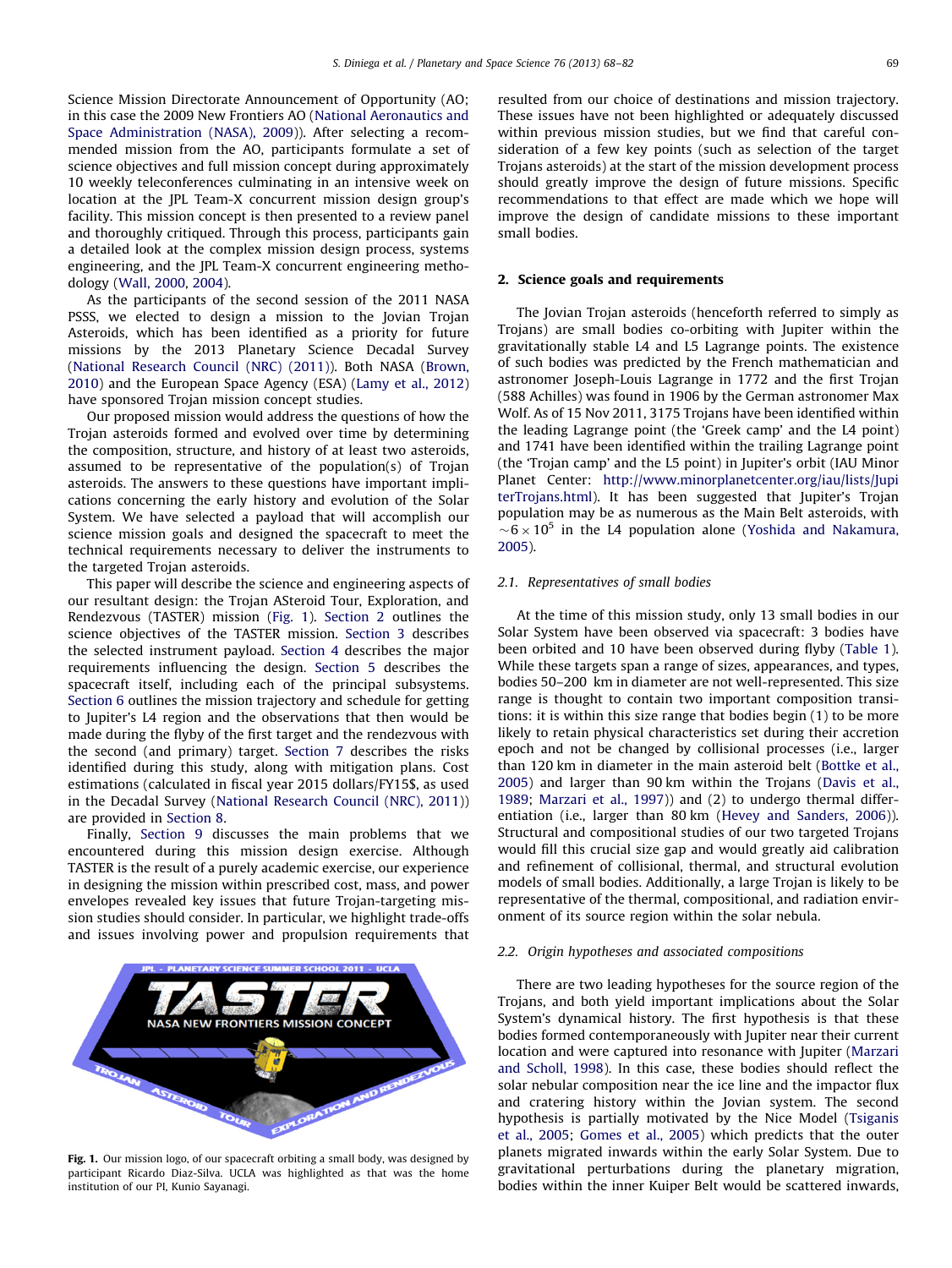<span id="page-2-0"></span>Small-bodies observed to-date, ordered by diameter. Orbit missions are italicized. Flyby missions have their primary target identified ('–' means this small-body was the primary target). \* actual diameter is unknown; this value has been estimated from absolute magnitude ([Melita et al., 2010](#page-13-0)).

| Name                      | <b>Body-type</b>                | <b>Observation type</b>                      | <b>Mission/year of visit</b> | Diameter           |
|---------------------------|---------------------------------|----------------------------------------------|------------------------------|--------------------|
| Ceres                     | Main belt asteroid/dwarf planet | Orbit (3 altitudes)                          | Dawn/2015                    | 950 km             |
| 4 Vesta                   | Main belt asteroid              | Orbit (3 altitudes)                          | Dawn/2011-2012               | 530 km             |
| 911 Agamemnon             | Trojan                          | Orbit (3 altitudes)                          | <b>TASTER</b>                | 167 km             |
| 21 Lutetia                | Main belt asteroid              | Flyby (primary: 67P/Churyumov-Gerasimenko    | Rosetta/2010                 | 100 km             |
| 1999 XS143                | Trojan                          | <b>Flyby (primary: Agamemnon)</b>            | <b>TASTER</b>                | $60 \mathrm{km}^*$ |
| 253 Mathilde              | Main belt asteroid              | Flyby (primary: Eros)                        | NEAR Shoemaker/1997          | 50 km              |
| 243 Ida                   | Main belt asteroid              | Flyby (primary: Jupiter)                     | Galileo/1993                 | 30 km              |
| 433 Eros                  | Near-Earth asteroid             | Orbit (2 altitudes) and controlled collision | NEAR Shoemaker/2000-2001     | 16 km              |
| 951 Gaspra                | Main belt asteroid              | Flyby (primary: Jupiter)                     | Galileo/1991                 | $12 \text{ km}$    |
| 1P/Halley                 | Comet                           | Flyby (primary: -, Venus)                    | Gioto/1986, Vega/1986        | 11 km              |
| 9P/Tempel                 | Comet                           | Flyby ( $primary: -$ )                       | Deep Impact/2005, NExT/2011  | 5 km               |
| 5535 AnneFrank            | Main belt asteroid              | Flyby (primary: 81P/Wild)                    | Stardust/2002                | 5 km               |
| 67P/Churyumov-Gerasimenko | Comet                           | Orbit and land                               | Rosetta/2014                 | 4 km               |
| 81P/Wild                  | Comet                           | Flyby (primary: $-$ ) and coma sample return | Stardust/2004                | 4 km               |
| 2867 Šteins               | Main belt asteroid              | Flyby (primary: 67P/Churyumov-Gerasimenko    | Rosetta/2008                 | 2.65 km            |
| 103P/Hartley              | Comet                           | Flyby ( $\text{primary: } -$ )               | EPOXI/2010                   | $1.1 \text{ km}$   |
| 25143 Itokawa             | Near-Earth asteroid             | Orbit and surface sample return              | Hayabusa/2005                | $0.3 \text{ km}$   |

with some captured near Jupiter [\(Morbidelli et al., 2005\)](#page-13-0). In this case, the Trojans should consist of Kuiper Belt material, making these bodies the nearest cache of outer Solar System material.

Evaluation of the general composition (and especially volatile content) of the Trojans would shed light on their likely source region and thereby test these early Solar System evolution models ([Rivkin et al., 2010](#page-14-0)). However, due to their location (within the outer Solar System and co-orbiting with Jupiter), no spacecraft has taken measurements of these bodies. What is known about Trojans comes primarily from ground-based, point-source spectral observations of a fraction of the population. Various studies have compared Trojan spectra to trans-Neptunian objects (TNOs) ([Dotto et al., 2008\)](#page-13-0), cometary nuclei ([Fernandez et al., 2003;](#page-13-0) [Emery et al., 2006\)](#page-13-0), Centaurs [\(Dotto et al., 2008](#page-13-0); [De Luise et al.,](#page-13-0) [2010\)](#page-13-0), and main belt asteroids ([Gradie and Veverka, 1980\)](#page-13-0). Results are inconclusive, however, as spatial resolution of Trojan measurements is generally poor and they have featureless visible to near-IR spectra (e.g., [Emery and Brown, 2003](#page-13-0); [Melita et al.,](#page-13-0) [2008\)](#page-13-0). Evidence for fine-grained silicates has been detected ([Emery et al., 2006](#page-13-0); [Mueller et al., 2010](#page-13-0)), but no clear volatile signatures have been identified [\(De Luise et al., 2010\)](#page-13-0). This latter point is most surprising as all source-region and evolution hypotheses predict that the Trojans should be volatile- and organic-rich bodies [\(Rivkin et al., 2010](#page-14-0)) and such signatures have been observed on numerous other small bodies ([Emery and](#page-13-0) [Brown, 2003\)](#page-13-0), but estimates for surface water content are currently limited to a few percent [\(Emerry and Brown, 2004,](#page-13-0) [Yang and Jewitt, 2007\)](#page-14-0). High spatial resolution hyper-spectral images taken by a dedicated spacecraft are needed to more conclusively determine the surface composition of the Trojans (e.g., through the identification of bedrock exposures and tectonic features) and to shed light on the mysterious discrepancies between theory and observation. Detailed spectral studies of the surface of these bodies are also important as that would yield key information about the Trojan's history after accretion, which relates to estimates of the impactor flux and the past and present-day radiative environment within the outer Solar System.

## 2.3. Possible representatives of different source regions

Spectral measurements show a spread in spectral characteristics with two clusters (Fig. 2 and [Table 2\)](#page-3-0) ([Emery et al., 2011\)](#page-13-0). This may indicate that there are at least two compositional populations of Trojans, which may reflect two source regions: [Emery et al. \(2011\)](#page-13-0) hypothesize that the 'redder' population has



Fig. 2. Averaged spectra (normalized at the albedo 0.0503) for the redder (upper curve) and less-red Trojan groups, which clearly show the difference in spectral slope. The figure is from [Emery et al. \(2011, Fig. 6\)](#page-13-0).

comet-like spectra and may have formed in the outskirts of the Solar System, while the 'less-red' population is more spectrally similar to the main asteroid belt and thus may have formed near Jupiter or within the main belt.

Bulk density estimates of two Trojans (that have moonlets) reported in the literature also suggest the possibility of different populations. 617 Patroclus has a very low mean density of 1.08 g cm<sup> $-3$ </sup>, which is likely the result of a very high porosity and significant ice fraction in the interior ([Mueller et al., 2010\)](#page-13-0), suggesting formation in the outer part of the Solar System. Despite being of comparable size and albedo, 624 Ha has a mean density of 2.4 g cm<sup> $-3$ </sup> ([Lacerda and Jewitt, 2006](#page-13-0)), which is more consistent with main belt asteroids (e.g., [Margot and Brown,](#page-13-0) [2003\)](#page-13-0). However, these density observations contradict the above spectral interpretations as 617 Patroclus is part of the 'less-red' population while 624 Ha is part of the 'redder' population.

The only conclusion that, thus, can be drawn from this sparse and confusing picture is that observations of all types are needed from more Trojans to determine what characteristics are representative of the Trojan population. It is also vital that a dedicated spacecraft approach and closely observe more than one Trojan (and preferentially from different spectral populations) to provide correlated visual images, compositional data, and gravity measurements that can help determine both the cause for the measured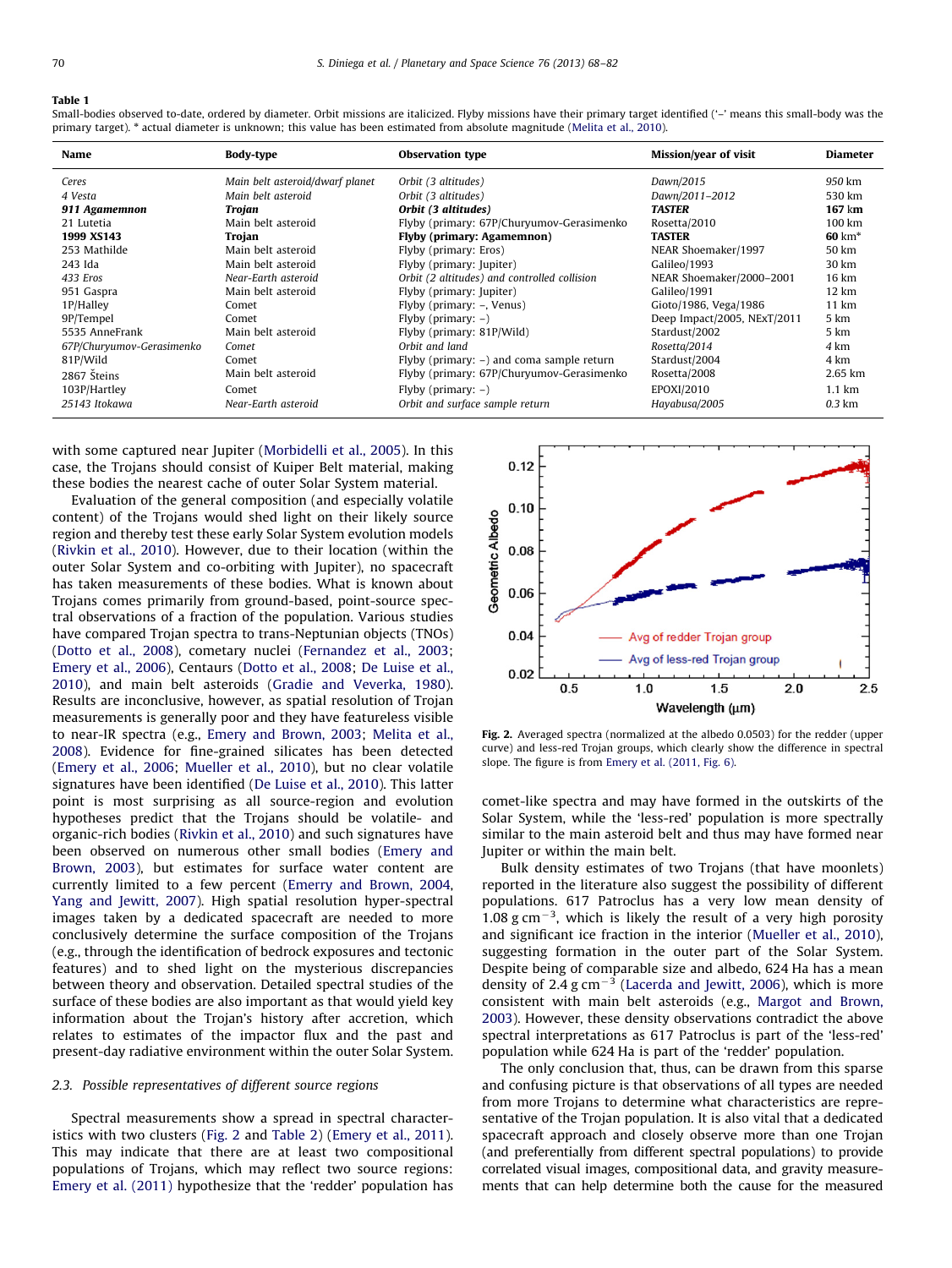<span id="page-3-0"></span>List of Trojans, identified by [Emery et al. \(2011\)](#page-13-0) as members of the ''redder'' or ''less-red'' spectral populations. Diameter data was taken from the NASA Small Bodies Database: http://ssd.jpl.nasa.gov/sbdb\_query.cgi (July 31, 2012) when possible; otherwise they are \*values reported in [Emery et al. \(2011\)](#page-13-0) or \*\*estimated diameters based on the reported absolute magnitude ([http://ssd.jpl.nasa.gov/](http://ssd.jpl.nasa.gov/sbdb_query.cgi) [sbdb\\_query.cgi](http://ssd.jpl.nasa.gov/sbdb_query.cgi)) and assuming a geometric albedo of 0.05.

|                       | L4/Greek camp (Body ID and<br>diameter (km)) |               | L5/Trojan camp    |        |  |  |
|-----------------------|----------------------------------------------|---------------|-------------------|--------|--|--|
| <b>Redder Trojans</b> | 588 Achilles                                 | 135           | 884 Priamus       | $101*$ |  |  |
|                       | 624 Ha                                       | 225           | 1172 Aneas        | 143    |  |  |
|                       | 911 Agamemnon                                | 167           | 1867 Deiphobus    | 123    |  |  |
|                       | 1143 Odysseus                                | 126           | 2207 Antenor      | 85     |  |  |
|                       | 1583 Antilochus                              | 101           | 2223 Sarpedon     | 94     |  |  |
|                       | 1868 Thersites                               | $81*$         | 2241 Alcathous    | 115    |  |  |
|                       | 2260 Neoptolemus                             | 72            | 2363 Cebriones    | 82     |  |  |
|                       | 2456 Palamedes                               | 92            | 2893 Peiroos      | 87     |  |  |
|                       | 2759 Idomeneus                               | 61            | 3317 Paris        | 116    |  |  |
|                       | 2797 Teucer                                  | 111           | 5144 Achates      | 92     |  |  |
|                       | 2920 Automedon                               | 111           | (12929) 1999 TZ1  | 81*    |  |  |
|                       | 3063 Makhaon                                 | 116           | (34746) 2001 QE91 | $84*$  |  |  |
|                       | 3540 Protesilaos                             | $94***$       |                   |        |  |  |
|                       | 3564 Talthybius                              | 69            |                   |        |  |  |
|                       | 3596 Meriones                                | 84*           |                   |        |  |  |
|                       | 3709 Polypoites                              | 99            |                   |        |  |  |
|                       | (4035) 1986 WD                               | 69            |                   |        |  |  |
|                       | 4063 Euforbo                                 | 102           |                   |        |  |  |
|                       | 4068 Menestheus                              | 63            |                   |        |  |  |
|                       | 4833 Meges                                   | 87            |                   |        |  |  |
|                       | 4834 Thoas                                   | 84<br>$65***$ |                   |        |  |  |
|                       | (4835) 1989 BQ<br>4902 Thessandrus           | $70*$         |                   |        |  |  |
|                       | 5027 Androgeos                               | 58            |                   |        |  |  |
|                       | 5254 Ulysses                                 | 78            |                   |        |  |  |
|                       | 5264 Telephus                                | 73            |                   |        |  |  |
|                       | 5283 Pyrrhus                                 | 65            |                   |        |  |  |
|                       | 5285 Krethon                                 | 64*           |                   |        |  |  |
|                       | (7641) 1986 TT6                              | 69            |                   |        |  |  |
|                       | (9799) 1996 RJ                               | 65            |                   |        |  |  |
|                       | (14690) 2000 AR25                            | $51*$         |                   |        |  |  |
|                       | (15436) 1998 VU30                            | 86            |                   |        |  |  |
|                       | (15440) 1998 WX4                             | 66            |                   |        |  |  |
|                       | (15527) 1999 YY2                             | 49*           |                   |        |  |  |
|                       | (16974) 1998 WR21                            | 55            |                   |        |  |  |
|                       | (21595) 1998 WJ5                             | 56*           |                   |        |  |  |
|                       | (21601) 1998 XO89                            | $77*$         |                   |        |  |  |
|                       | (21900) 1999 VQ10                            | 64*           |                   |        |  |  |
|                       | (36267) 1999 XB211                           | 42*           |                   |        |  |  |
|                       | (38050) 1998 VR38                            | $77*$         |                   |        |  |  |
| Less-red Trojans      | 659 Nestor                                   | 109           | 617 Patroclus     | 141    |  |  |
|                       | 1437 Diomedes                                | 164           | 1173 Anchises     | 126    |  |  |
|                       | 3548 Eurybates                               | 72            | 1208 Troilus      | 103    |  |  |
|                       | 3793 Leonteus                                | 86            | 2895 Memnon       | 81*    |  |  |
|                       | 4060 Deipylos                                | 79            | 3451 Mentor       | 140*   |  |  |
|                       | 4138 Kalchas                                 | 64*           | (7352) 1994 CO    | $92*$  |  |  |
|                       | (5025) 1986 TS6                              | 57            |                   |        |  |  |
|                       | 5244 Amphilochos                             | 56*           |                   |        |  |  |
|                       | (11395) 1998 XN77                            | 65            |                   |        |  |  |
|                       | (13385) 1998 XO79                            | 59*           |                   |        |  |  |
|                       | (23135) 2000 AN146                           | $73*$         |                   |        |  |  |

differences and the formative and evolutionary history of a few different Trojans.

## 2.4. Mission science questions and objectives

Based on the science objectives outlined in the Decadal Survey ([National Research Council \(NRC\), 2011](#page-13-0)) and a survey of current literature regarding scientific analysis, existing knowledge gaps, and the motivations for proposed missions to the Trojans, we discussed and generated a list of top science questions to address with our mission design. These questions relate to two areas:

- 1) Where and how did the Trojans form? To address this question, TASTER aims to constrain the origin, compositional heterogeneity, and interior structure of the target asteroids.
- 2) How have the Trojans since evolved? To address this question, TASTER aims to determine the geologic and cratering histories, the properties and extent of weathering on the surface, and the presence and composition of complex organic molecules on the target bodies.

Answering these questions would aid NASA strategic goals related to determining how the planets and minor bodies originated in our Solar System and how the Solar System evolved. Our primary science goals are outlined in more detail in our Science Traceability Matrix ([Table 3](#page-4-0)).

## 3. Mission requirements

In designing a mission, there are two primary classes of requirements that need to be considered in parallel: science and engineering. In particular, the mission payload and spacecraft trajectory must allow the science objectives to be met and the spacecraft and overall mission must remain within the agency and physics prescribed cost, mass, and power envelopes. However, changing one aspect of the mission can influence our ability to satisfy requirements in complex manners. For example, for our spacecraft to reach our target bodies while remaining within power requirements, we needed to consider different propulsion systems for different phases in the spacecraft trajectory. These propulsion options led to different estimates of trajectory time, which in turn affected our estimated mass and mission operations cost. All of these changes influenced our risk estimate with regards to technology development and instrument lifetime. We tackled this constant interplay between different subsystem options using JPL Team X's concurrent systems engineering approach, which allows subsystems to be designed in real-time while sharing information and parameters with other subsystems ([Wall, 2000](#page-14-0), [2004](#page-14-0)).

A summary of the full science and instrument requirements that we developed is given in [Table 3.](#page-4-0) Our primary science objectives involve determining the geologic, mineral, and volatile composition of at least two bodies, as specified as a requirement within the Decadal Survey [\(National Research Council \(NRC\),](#page-13-0) [2011\)](#page-13-0). Thus, we aim to obtain global visual images of the surface and spectral maps. In addition, we aim to investigate the interior structure of our rendezvous body through derivation of a detailed shape model and targeted high-resolution images for the identification of local tectonic structures and surface composition variations.

To determine our measurement requirements, we focused only on studies of the rendezvous target and estimated required instrument resolution based on feasible data downlink rates and on the imaging resolution required at various altitudes to achieve our science objectives. In our tour, the flyby target is included primarily for comparison purposes with the rendezvous target, so we aimed for the same resolutions as those required for the rendezvous target body within our surface-based studies (especially regarding observations needed to determine composition, cratering/space weathering processes, and interior/body structure). Thus, the inclusion of the flyby does not alter our instrument requirements; instead, the desired observation resolution was a consideration in the approach distance of the flyby trajectory.

The mission would be a New Frontiers class mission, for which the Decadal Survey recommends a Principal Investigator (PI) managed mission cost cap of \$1B (all amounts are given in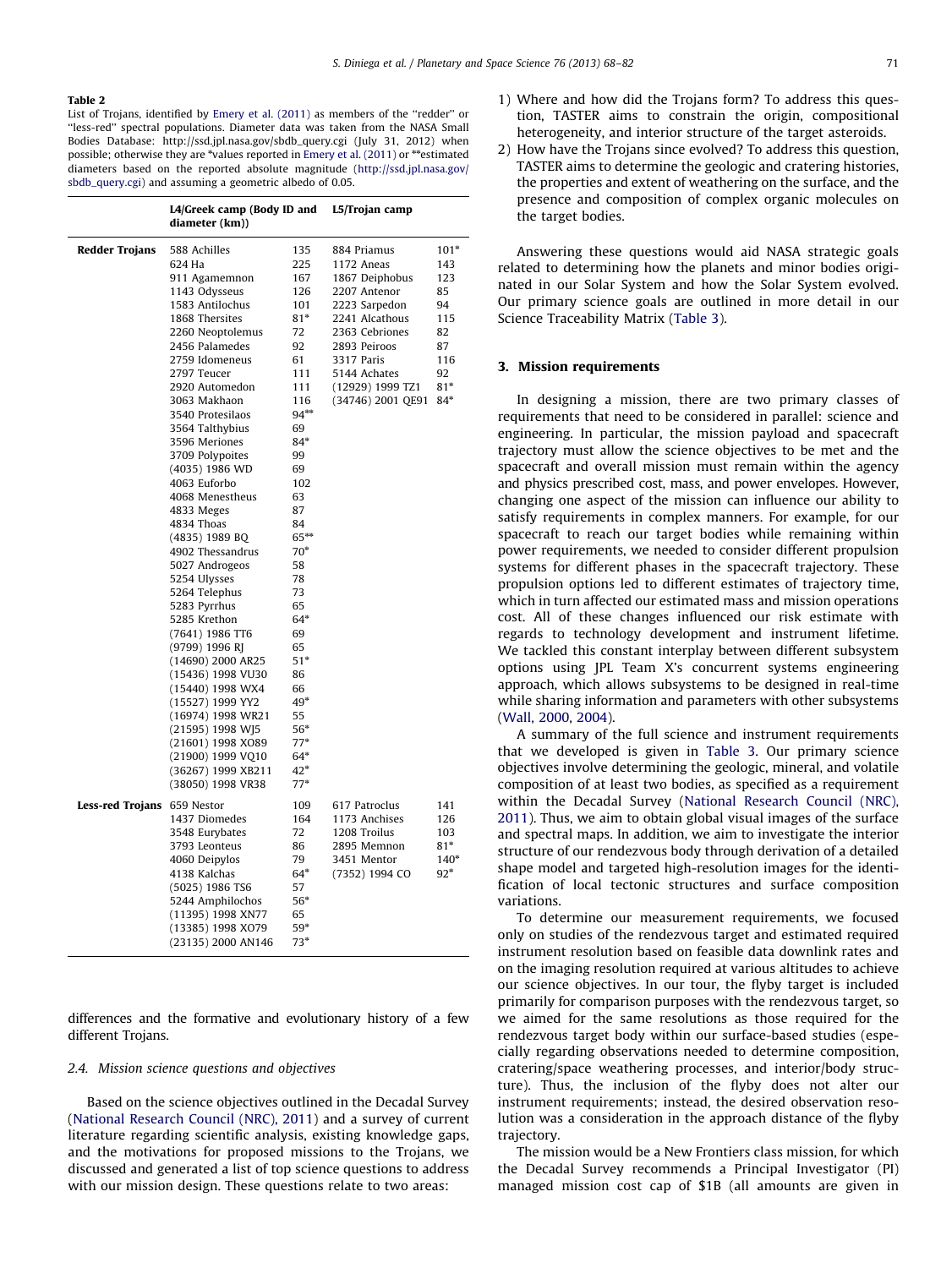<span id="page-4-0"></span>Science Traceability Matrix. Our proposed instrument suite: WASABI-NACHO is a dual-camera system, CAVIAR is a visible and near infrared mapping spectrometer, and ICING is a neutron and gamma-ray spectrometer. RSCM is the Radio Science Celestial Mechanics system (i.e., radio-tracking of the spacecraft).

| Science goals                                               | Measurement<br>objectives                                                                                  | <b>Measurement required</b>                                                                                         |                               | Instruments Instrument requirements                                                                                                                                                                                                                                       | Data products                                                                                                                                         |  |  |  |
|-------------------------------------------------------------|------------------------------------------------------------------------------------------------------------|---------------------------------------------------------------------------------------------------------------------|-------------------------------|---------------------------------------------------------------------------------------------------------------------------------------------------------------------------------------------------------------------------------------------------------------------------|-------------------------------------------------------------------------------------------------------------------------------------------------------|--|--|--|
| Where/how did the Trojans form?                             |                                                                                                            |                                                                                                                     |                               |                                                                                                                                                                                                                                                                           |                                                                                                                                                       |  |  |  |
| Constrain origin<br>of the target                           | content                                                                                                    | Measure volatile Fraction of volatiles to 1 m depth                                                                 | <b>ICING</b>                  | At least 3 weeks mapping time for integration of signal; $\langle 10^\circ$ pointing accuracy (for all<br>measurements)                                                                                                                                                   | Global map of $H+$ to 1 m depth,<br>$40^{\circ}$ pixel <sup>-1</sup> resolution                                                                       |  |  |  |
| body                                                        |                                                                                                            | Spectral signature of volatiles at<br>surface to $\sim$ 3 mm depth                                                  | <b>CAVIAR</b>                 | Spatial res.: IFOV = = = 250 µrad, 500 m pixel <sup>-1</sup> @ 1000 km, 150 m pixel <sup>-1</sup> @ 300 km,<br>50 m pixel <sup>-1</sup> @ 100 km; Spectral res.; mapping $\sim \sim$ ~20 nm; pointing accuracy < 25 µrad;<br>spectral maps of $0.5-3.2 \mu m$ wavelengths | Global maps of volatile content at 1 m<br>depth at 150 m pixel <sup><math>-1</math></sup> ; targeted<br>maps at 50 m pixel <sup><math>-1</math></sup> |  |  |  |
|                                                             | content                                                                                                    | Determine rock- Spectral signature of rock-forming ICING<br>forming element elements to 1 m depth                   |                               | See volatiles req.                                                                                                                                                                                                                                                        | See volatiles prod.-rock-forming<br>elements                                                                                                          |  |  |  |
|                                                             | Identify mineral<br>composition                                                                            | Detection of ferrous solid solution CAVIAR<br>series $(+)$ other possible minerals)<br>to 10%                       |                               | See volatiles req. $-$ spectral maps of 0.9–2.4 $\mu$ m wavelengths                                                                                                                                                                                                       | See volatiles prod.-for mineral<br>composition                                                                                                        |  |  |  |
| Assess<br>compositional<br>heterogeneity                    | units                                                                                                      | Identify geologic Discrimination between light/dark WASABI<br>minerals (color differences, albedo<br>changes of 2%) |                               | Full coverage @ 300 km orbit; 9 colors and 2 polarizations                                                                                                                                                                                                                | Global color unit maps at<br>54 m pixel <sup><math>-1</math></sup> ; targeted areas at<br>18 m pixel $^{-1}$                                          |  |  |  |
|                                                             |                                                                                                            | Identification of compositional<br>units                                                                            | <b>CAVIAR</b>                 | See volatiles req. (in Origin of the Target Body) – spectral maps of $0.5-2.5 \mu m$ wavelengths See volatiles product (in Origin of the                                                                                                                                  | Target Body)-for compositional units                                                                                                                  |  |  |  |
|                                                             | Measure water<br>content                                                                                   | Hydrogen content to 1 m depth                                                                                       | <b>ICING</b>                  | See volatiles req. (in Origin of the Target Body)                                                                                                                                                                                                                         | See volatiles product (in Origin of the<br>Target Body)                                                                                               |  |  |  |
| Characterize<br>degree of<br>differentiation                | Determine<br>moment of<br>inertia                                                                          | Tracking of spacecraft orbit                                                                                        | <b>RSCM</b>                   | $1 \text{ mm s}^{-2}$                                                                                                                                                                                                                                                     | 2-way Doppler readings                                                                                                                                |  |  |  |
|                                                             | Measure gravity<br>distribution                                                                            | Geologic unit and topography data WASABI-                                                                           | NACHO.<br><b>CAVIAR</b>       | See geologic unit req.s (in Compositional Heterogeneity, Geologic History)                                                                                                                                                                                                | See geologic unit prod.s (in<br>Compositional Heterogeneity,<br>Geologic History)                                                                     |  |  |  |
|                                                             |                                                                                                            | Tracking of spacecraft orbit                                                                                        | <b>RSCM</b>                   | 0.1 mm $s^{-2}$                                                                                                                                                                                                                                                           | 2-way Doppler readings                                                                                                                                |  |  |  |
| How have the Trojans evolved?                               |                                                                                                            |                                                                                                                     |                               |                                                                                                                                                                                                                                                                           |                                                                                                                                                       |  |  |  |
| history                                                     | units                                                                                                      | Develop geologic Identify geologic Distinguish surface structures<br>$>$ 25 m in size                               | <b>NACHO</b>                  | 8 m pixel <sup>-1</sup> resolution @ 300 km orbit; 12.5 urads pointing accuracy (for all measurements)                                                                                                                                                                    | Global imaging at 8 m pixel <sup><math>-1</math></sup> ;<br>targeted imaging at 2.5 m pixel <sup><math>-1</math></sup>                                |  |  |  |
|                                                             | Count and<br>categorize<br>craters                                                                         | See geologic units req.                                                                                             | WASABI-<br><b>NACHO</b>       | See geologic unit req.                                                                                                                                                                                                                                                    | Global crater counts down to<br>25 m diameter                                                                                                         |  |  |  |
|                                                             | Measure<br>topography                                                                                      | Distinguish roughness $>$ 30 m<br>height                                                                            | <b>NACHO</b>                  | 2.5 m pixel <sup><math>-1</math></sup> @ 100 km orbit                                                                                                                                                                                                                     | Targeted stereo and high-phase angle<br>images at 2.5 m pixel <sup><math>-1</math></sup>                                                              |  |  |  |
| Determine<br>surface                                        | Observe current<br>state of                                                                                | Fraction of volatiles at surface to<br>$\sim$ 3 mm depth                                                            | CAVIAR                        | See volatiles req. (in Origin of the Target Body) – – spectral maps of 0.5–3 $\mu$ m wavelengths See volatiles prod.                                                                                                                                                      |                                                                                                                                                       |  |  |  |
| properties and<br>weathering                                | communition                                                                                                | Discrimination between cobbles<br>and fine dust                                                                     | <b>NACHO</b>                  | 2.5 m pixel <sup><math>-1</math></sup> @ 100 km orbit taken at 5 phase angles: 0, 5, 10, 20, 40                                                                                                                                                                           | Estimates of surface particle size<br>within targeted regions                                                                                         |  |  |  |
|                                                             | Volatile and element distribution at CAVIAR<br>Observe current<br>surface to $\sim$ 3 mm depth<br>state of |                                                                                                                     |                               | See volatiles req. (in Origin of the Target Body)—for volatile content and mineral<br>composition                                                                                                                                                                         | See volatiles prod.-for volatile<br>content and mineral composition                                                                                   |  |  |  |
| Detect and<br>identify organic of $CHON/C=C$<br>composition | compaction<br>Detect evidence                                                                              | Distinguish surface geologic units<br>Detect $C = C$ , $C = N$ , $C-H$ bonds at<br>10% concentration                | <b>NACHO</b><br><b>CAVIAR</b> | See communition req.<br>See volatiles req. (in Origin of the Target Body) – spectral maps of $1-4.5 \mu m$ range                                                                                                                                                          | See communition req.<br>See volatiles prod. (in Origin of the<br>Target Body) - for organic detection                                                 |  |  |  |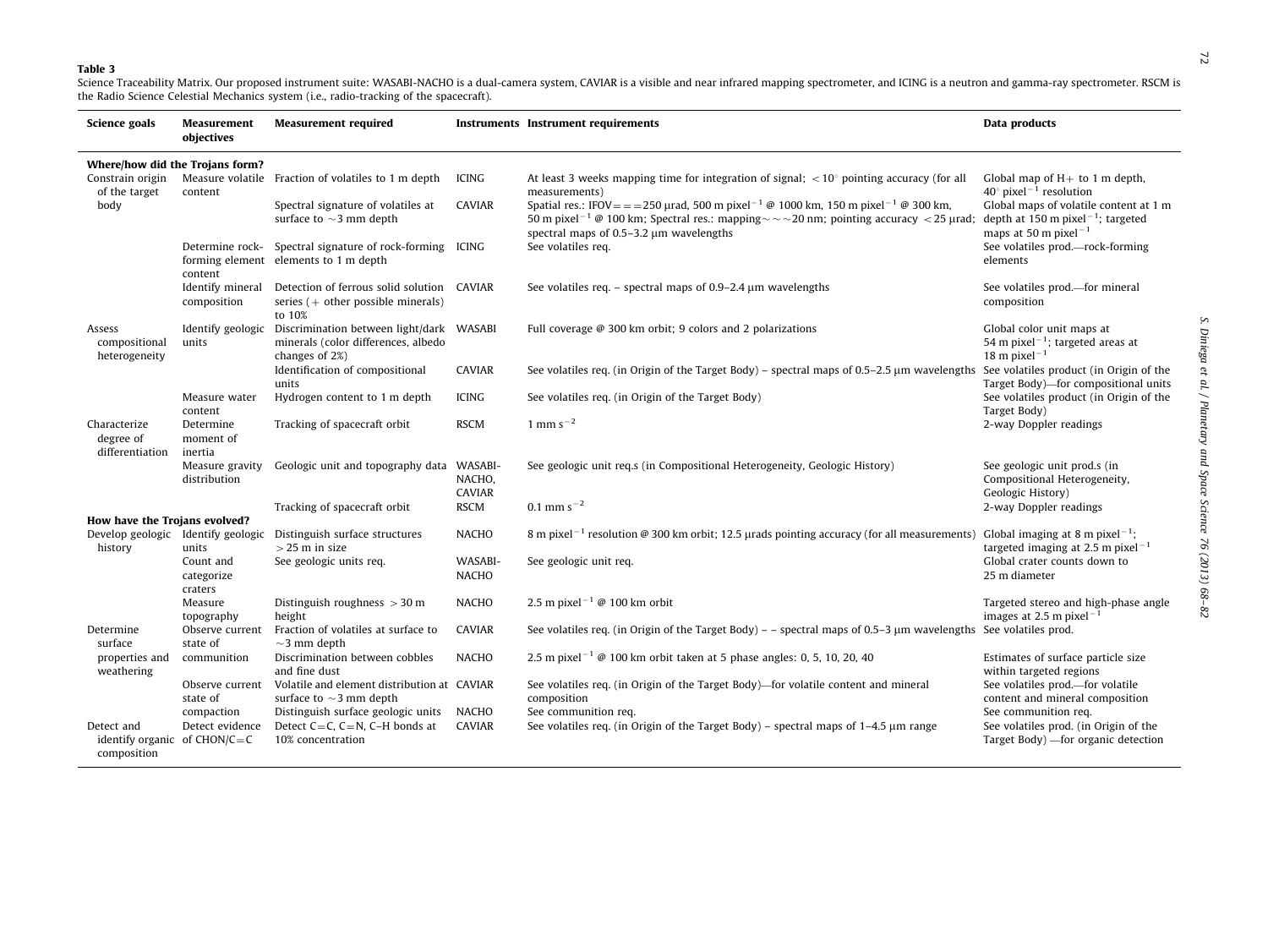<span id="page-5-0"></span>FY15\$), excluding launch costs [\(National Research Council \(NRC\),](#page-13-0) [2011\)](#page-13-0). Our design also took advantage of an optional additional propulsion credit (\$17 M; adjusted from the \$15 M in FY09\$ presented in the AO using the current NASA New Start Inflation Index) for missions incorporating NASA's Evolutionary Xenon Thruster (NEXT) ion propulsion system. We included 50% reserve for Phases A–D and  ${\sim}{25}\%$  for Phase E; the Decadal Survey required minimum unencumbered cost reserves of 25% ([National Research Council \(NRC\), 2011](#page-13-0)). No international cooperation agreements were considered. Additionally, due to the short duration of the PSSS program, we limited our study's scope to the mission design and did not explicitly consider elements that would not significantly affect the full mission concept, such as Education and Public Outreach (EPO) options.

To maximize the deliverable spacecraft mass (i.e., the largest science payload arriving at the target Trojans), we only considered the largest launch vehicle allowed by the AO: a United Launch Alliance Atlas V 551.

Power constraints were driven by spacecraft/propulsion design and payload choice, as the power subsystem needs to provide enough power for both science and trajectory (deep-space and flyby/orbital) maneuvers. In particular, as will be described in [Section 5](#page-6-0), power required for the science operations at the rendezvous target ( $\sim$ 5 AU) dictated the size of the solar panels. A cruise duration of about 10 years was self-imposed as an initial upper boundary for trajectory selection so convergence to a design could be achieved.

## 4. Instruments

Instrument selection for the TASTER mission was driven by our mission science goals ([Table 3\)](#page-4-0) and was limited due to strict constraints on the payload mass due to the challenging trajectory design required to reach our target Trojans. We selected a suite of three instruments to accomplish the key mission science objectives within the mass and power limits: WASABI-NACHO – a dual-camera system, CAVIAR – a visual and near infrared spectrometer, and ICING – a neutron and gamma ray spectrometer. Mass and power requirements for all instruments are given in Table 4.

Generally, we aimed to select instruments with extensive flight heritage—this is good mission design practice as it decreases risk in both the development and operational phases; however, we primarily were interested in quickly gaining useful estimates for mass, power, data volume, and cost requirements. Thus, we recognize that our choices may not be optimal with respect to necessary technology development or, equivalently, the ability to utilize heritage, and our instrument suite should be evaluated as a strawman payload. For each instrument, we briefly estimate what changes (if any) from the heritage technology would be necessary. Our proposed TASTER instrument suite, in whole, most closely resembles the payload of the Dawn mission ([Russell et al., 2007\)](#page-14-0), which makes sense given the similarities between our missions' science objectives and target bodies.

## 4.1. WASABI-NACHO

The Wide Angle multi-Spectral Asteroidal Body Imager -Narrow Angle Camera Hi-resolution Optics (WASABI-NACHO) instrument is a dual-camera system that is based on the Mercury Dual Imaging System (MDIS) on the MESSENGER spacecraft ([Hawkins at al., 2007\)](#page-13-0). The system consists of a multispectral wide-angle camera and a monochrome narrow-angle camera. The data collected would be used to build multispectral visual maps of the Trojan asteroids and perform targeted highresolution imaging.

The wide-angle camera (WASABI) would have a  $10.5^{\circ} \times 10.5^{\circ}$ field of view (FOV), with  $18 \text{ m pixel}^{-1}$  resolution at 100 km altitude. It would have a 10-color filter wheel with one clear filter and two polarizers to provide color imaging over a wide spectral range. The narrow-angle camera (NACHO) would have a  $1.5^{\circ} \times 1.5^{\circ}$  FOV, with 2.5 m pixel<sup>-1</sup> resolution at 100 km. These spatial resolutions follow directly from science requirements as outlined in [Table 3,](#page-4-0) with the same FOV as the MDIS. At 100 km, the WAC FOV corresponds to  $\sim$  5 images to capture a complete hemispherical image of 911 Agamemnon (assuming sphericity).

To evaluate the heritage value of MDIS for our mission, we consider the photon flux the camera would encounter. The solar flux at Mercury is  $5.5 \times 10^{-3}$  more than at 911 Agamemnon, the bond albedo ( $\sim$ 0.12) is higher than that of Trojan asteroids ( $\sim$ 0.05–0.08), and the orbital altitudes are roughly comparable between TASTER (100–1000 km) and MESSENGER (200–15000 km); this means the camera must operate with  $\sim$  2  $\times$  10<sup>-3</sup> less photon flux at 911 Agamemnon than at Mercury. However, MDIS mostly carried narrow-band filters that were typically 5 nm-wide. For WASABI, we would carry 200 nm wide broadband filters that allow at least 40 times more transmission compared to the narrow band filters of MDIS. With a factor of 40 more flux, the camera would require  $\sim$ 10 times longer exposure to receive sufficient signal. For NACHO, the removal of MDIS NAC's 100-nm medium band filter will increase the photon flux by at least a factor of 5, and the exposure requirement becomes  $\sim$  100 times longer. The increased exposure times would ensure sufficient SNRs comparable to the MDIS images returned from Mercury and do not pose a problem because of the slower ground-track speed of TASTER compared to that of MESSENGER. MESSENGER's relative ground speed at lowest altitude is 3.3 km  $s^{-1}$ , whereas TASTER's will only be 15–40  $\mathrm{m s^{-1}}$ , so smear and the short exposure time would be much smaller concerns at 911 Agamemnon; using exposure times 100 times longer (e.g., 0.1–1 s) at 911 Agamemnon would generate a similarly low along-track smear as MDIS. We believe that these changes to the design and operation of the narrow-angle camera are relatively minor and do not significantly reduce the MDIS heritage.

Table 4

The proposed payload: WASABI-NACHO is a dual-camera system, CAVIAR is a visible and near infrared mapping spectrometer, and ICING is a neutron and gamma-ray spectrometer.

| Instrument    | Purpose                                                                                                                                                         | mass (kg) | Estimated Peak power<br>(W)              | <b>Standby power</b><br>(W) |
|---------------|-----------------------------------------------------------------------------------------------------------------------------------------------------------------|-----------|------------------------------------------|-----------------------------|
| NACHO         | Cameras WASABI Generate global maps of surface appearance/geology<br>Generate global visual maps at high-altitudes and targeted high-res images at low-altitude | 8.8       | 20 (when 14<br>operating 10<br>together) | - 2                         |
| <b>CAVIAR</b> | Generate global maps of surface composition at high-altitudes and targeted high-res images at 10.3<br>low-altitude                                              |           | 22                                       |                             |
| <b>ICING</b>  | Detect and measure surface volatile content, generating global map                                                                                              | 9.3       | 15                                       |                             |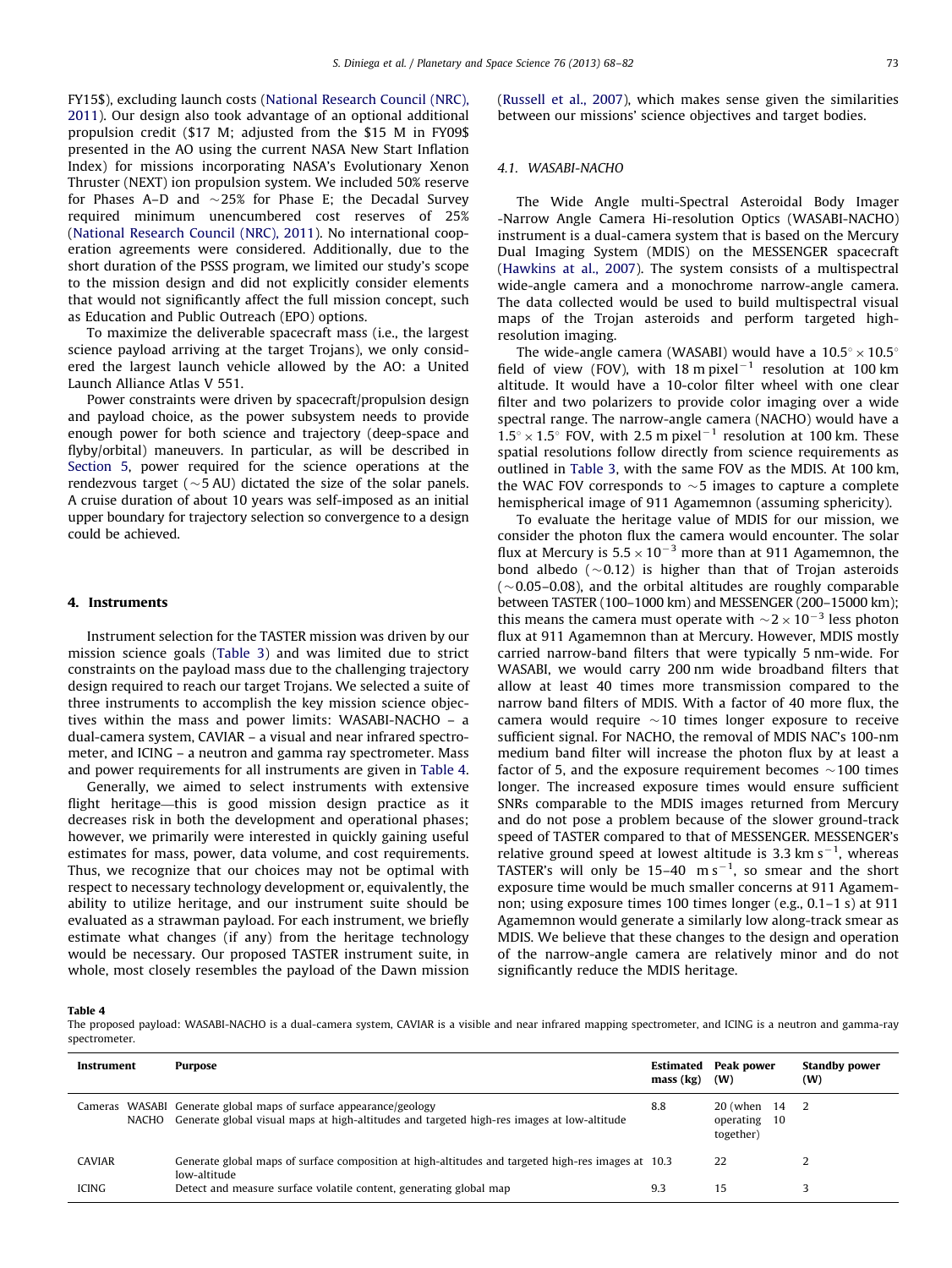## <span id="page-6-0"></span>4.2. Caviar

The Compositional Analysis from Visible and InfrAred Radiation (CAVIAR) instrument is a ''pushbroom'' visible and near infrared (VNIR) mapping spectrometer. Similar in design to the Moon Mineralogy Mapper  $(M^3)$  flown on the Chandrayaan-1 mission ([Pieters et al., 2009\)](#page-13-0), CAVIAR would be used to characterize the surface mineralogy of the two target Trojans and to detect the presence of volatile and organic compounds.

With an IFOV of 250 urad, CAVIAR would have a resolution of  $25$  m pixel<sup>-1</sup> at 100 km altitude. This resolution allows the mineralogical composition of discrete geologic units to be directly observed, as well as providing high spatial resolution for determination of surface variability in the presence of water-bearing minerals and organics ([Table 3\)](#page-4-0). It would have a spectral range of 0.5–5 µm, which would allow it to detect water and OH features  $(0.5-3.2 \mu m)$ ; in particular, a fundamental absorption feature at  $2.9 \mu m$  with overtones at 0.9, 1.4, and 1.9), to detect electronic transition absorptions and vibrational stretching in mineral crystal structures (beyond  $0.5 \mu m$ ), and to measure spectral features up to 5  $\mu$ m, particularly nitrate and S–O stretch signatures as were measured by OMEGA on Mars Express ([Bonello et al., 2004\)](#page-13-0). Additional cooling, beyond that required for  $M^3$ , would be needed to enhance the SNRs due to the extension of the spectral measurements into the mid-wavelength infrared, but this should not require a significant change in design as the mission targets are also further from the sun. Like  $M^3$ , the instrument will detect 260 bands at full spectral resolution, yielding a spectral-resolution of  ${\sim}$ 20 nm; although this is half the spectral-resolution of  $M^3$  ([Pieters et al., 2009\)](#page-13-0), it is of similar resolution as OMEGA within the mid-wavelength infrared ([Bonello et al., 2004](#page-13-0)) and would be sufficient for detection of many of the spectral signatures of interest as long as SNR is sufficiently high ( $>100$ , based on design specifications of OMEGA [\(Bonello et al., 2004\)](#page-13-0)).  $M^3$  was designed for an SNR of 4400 when taken measurements in the lunar equatorial region ([Pieters et al., 2009](#page-13-0)), so the heritage value of  $M^3$  should be retained.

## 4.3. Icing

The Instrument for Collection of Incident Neutrons and Gamma-rays (ICING) would map the near-surface (to a depth of 1 m) abundances of volatile compounds and ices (H, C, N and O) in the upper-meter of the rendezvous target and unambiguously identify and map the major rock-forming elements (O, Si, Ti, Al, Fe, Ca, and Mg). Operated continuously during orbit of the rendezvous asteroid, ICING would record the spectra of gammaray and neutron energy emitted from the surface regions under the spacecraft. The integrated signal would build a full-coverage map of the surface with resolution of  $80^{\circ}$  or less. This essentially allows hemispherical-scale gross compositional and volatile abundance variability to be assessed, which addresses scientific questions of 911 Agamemnon's compositional heterogeneity and formation history [\(Table 3\)](#page-4-0).

The design of ICING is directly adopted from the GRaND instrument on the Dawn spacecraft ([Prettyman et al., 2003;](#page-13-0) [2011;](#page-14-0) [Russell et al., 2007\)](#page-14-0) and draws on experience from the successful Mars Odyssey and Lunar Prospector missions. Minimal changes should be needed for adopting this instrument for use as epithermal neutrons are predominantly produced by galactic cosmic rays [\(Prettyman et al., 2006\)](#page-13-0) whose flux is independent of the distance from the sun.

#### 4.4. De-scoped instruments

Several additional instruments were considered for the TASTER mission and de-scoped during the mission concept design process ([Table 5\)](#page-7-0). Mass constraints limited the proposed spacecraft to only the instruments that could collect the highestpriority scientific data; less-critical data collection objectives and duplicate functionality with the selected instruments caused these instruments to be assigned a lower-priority and eventually eliminated from the proposed TASTER spacecraft design.

A radar ranger/sounder was considered, but ultimately eliminated from the proposed instrument payload due to its high estimated mass (17 kg) and because some structural data about near-surface features of the Trojan could also be determined from measurements by the ICING instrument. A thermal/IR imager was de-scoped because CAVIAR could take similar measurements. Likewise, a laser altimeter was de-scoped because similar topographical mapping and feature identification could be accomplished with stereo-imagery collected by WASABI-NACHO. An ultraviolet spectrometer was eliminated because it overlapped in capability with ICING, the likelihood of detecting outgassing from a Trojan asteroid was estimated to be small, and because the light forward-scattered by outgassed particles could be detected by WASABI-NACHO during solar occultation. Finally, the option of an impactor during the flyby was eliminated due to its attendant increase in mission complexity.

## 5. Spacecraft description

The TASTER spacecraft design [\(Fig. 3\)](#page-7-0) follows guidance from the 2013 Planetary Science Decadal Survey [\(National Research](#page-13-0) [Council \(NRC\), 2011](#page-13-0)) and the NASA New Frontiers AO [\(National](#page-13-0) [Aeronautics and Space Administration \(NASA\), 2009](#page-13-0)).

## 5.1. Spacecraft overview and configuration

The main spacecraft bus is a  $2 \times 2 \times 2$  m cube, with a best mass estimate of 275.9 kg. The spacecraft was designed to fit inside an Atlas V-551 short fairing for launch and features two folding-wing solar arrays, with the science instruments mounted on the nadirfacing (target-facing) side [\(Fig. 3](#page-7-0)). A fixed high-gain antenna, the hybrid propulsion system (consisting of a dual propellant chemical system and twin NEXT ion engines, see [Section 5.2\)](#page-7-0) and solar wing mounts occupy four of the remaining five sides of the spacecraft bus with the zenith-facing side empty. The long solar panels allow the spacecraft to have a relatively small moment of inertia along the y-axis, which allows the spacecraft to efficiently and quickly slew during the flyby phase. Given these design considerations, the spacecraft is 3-axis stabilized using reaction wheels and thrusters (see [Section 5.4](#page-8-0)). The main propulsion engines are operated on the anti-ram side (z-axis) of the spacecraft, with the NEXT engines attached to the spacecraft with gimbals.

Incorporating JPL Design Principles Margin of 30%, the spacecraft's mass is 1187 kg (1998 kg including propellant). The primary mass drivers are fuel (811 kg – required for the nearly  $4 \text{ km s}^{-1}$  of delta-V necessary to reach the target Trojans) and the solar power system (396 kg, which includes large structural supports for the solar arrays: 122 kg, and large arrays:  $57 \text{ m}^2$  – required to provide sufficient power at  $\sim$  5 AU (see [Section 5.3\)](#page-7-0)). The chemical fuel (70% of the propellant) would be accommodated in an efficient volume by using four propulsion tanks (two hydrazine  $(N_2H_4)$  and two NTO (di-nitrogen tetroxide:  $N_2O_4$ )) in the lower corners of the spacecraft bus with the Xenon gas tank for the ion propulsion in the center.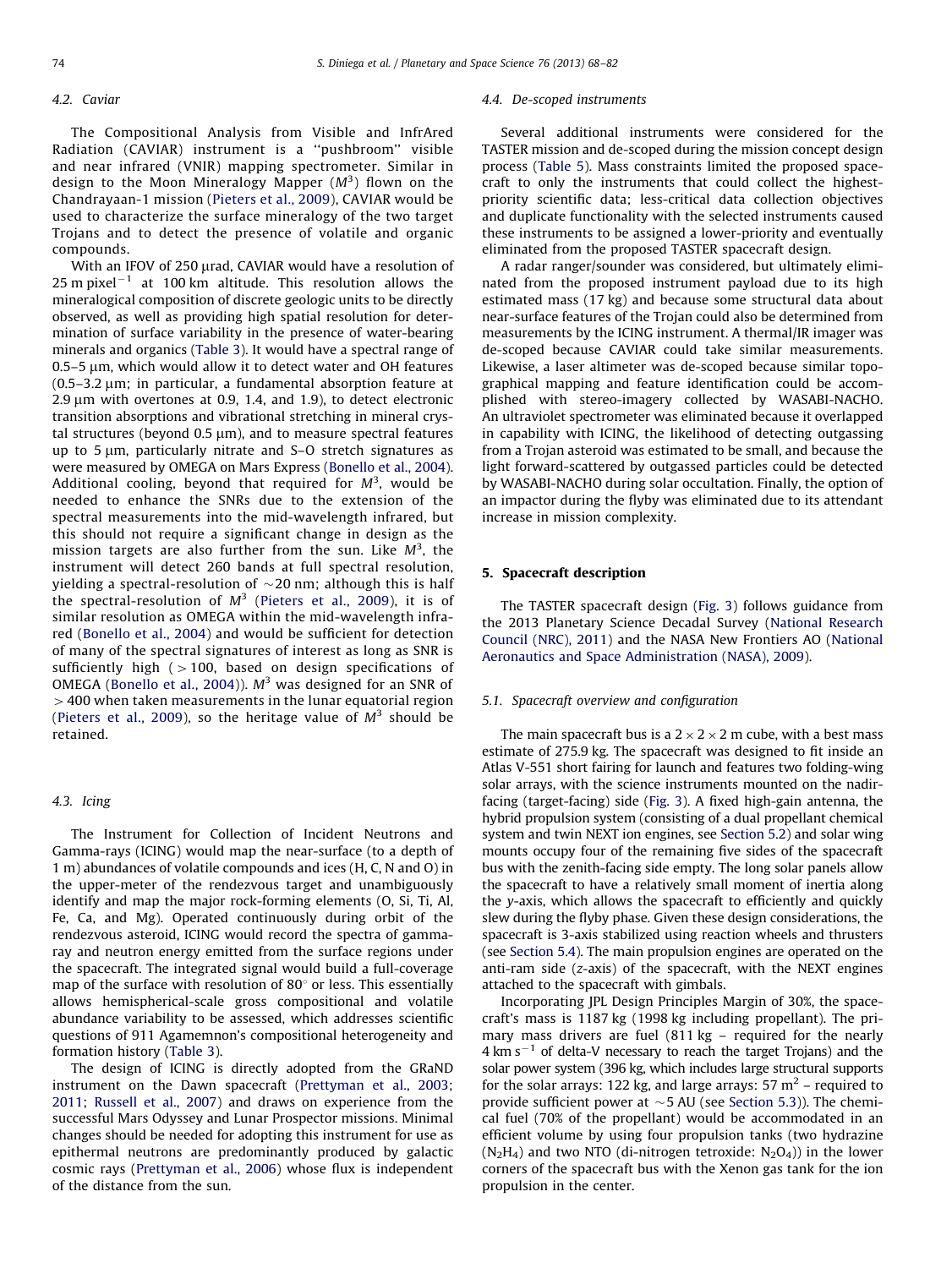<span id="page-7-0"></span>Instruments that were considered, but descoped due to mission mass, power, and cost requirements.

| Instrument                                                   | Purpose                                                                | Estimated mass (kg) |
|--------------------------------------------------------------|------------------------------------------------------------------------|---------------------|
| Radar Ranger/Sounder                                         | Map near-surface/subsurface features                                   |                     |
| Thermal/IR Imager                                            | Determine albedo and thermal inertia                                   | 11.9                |
| Laser Altimeter                                              | Measure topographical profiles to determine geology and revolution 6.1 |                     |
| UV Spectrometer                                              | Detect outgassing and identify heavy element oxides                    | 3.1                 |
| Impactor (used only during flyby) Expose subsurface elements |                                                                        |                     |



Fig. 3. A CAD model of the TASTER spacecraft structure. The HGA dish is on top of the 2 m-cube bus. Extending from the sides are the articulating arms for the solar arrays (trimmed). A partially transparent view shows the propellant tanks located inside the spacecraft. The HiPAT engine is located in the center, between the two gimbaled NEXT engines and partially obstructed from view by the spacecraft's adapter ring.

Spacecraft design was driven by a requirement for high reliability over an 11-year mission duration and the use of commercial off-the-shelf (COTS) parts, when available. Systems are dual-string redundant with the second string off during normal operations. In addition, we would extend the design phase to allow for additional system design work. Radiation dose to the spacecraft would be minimal during the mission: 28.2 mrad behind 100 mils of aluminum with the bulk of the dose experienced during the Jupiter flyby (at an altitude equal to 35 Jupiter radii). No new technology would be required for the spacecraft design and NASA would be responsible for bringing the NEXT engines to Technology Readiness Level (TRL) 6 per the New Frontiers AO [\(National Aeronautics and Space Administration](#page-13-0) [\(NASA\), 2009\)](#page-13-0).

No science instruments are deployable, which reduces complexity and risk. Thermal vacuum and vibration testing would be conducted at JPL and assembly, test and launch operations would be conducted at Kennedy Space Center, FL (KSC).

## 5.2. Propulsion

The spacecraft trajectory (described in [Section 6](#page-8-0)) would be accomplished through the use of a combination of traditional chemical and next-generation ion engines. The selection of NASA's NEXT ion engine diverges somewhat from the philosophy of using exclusively COTS technology, but the mission profile benefits significantly from its inclusion as it increases mission capability while remaining within mass and power requirements (as was demonstrated by the Dawn mission [\(Rayman et al.,](#page-14-0) [2007\)](#page-14-0)).

According to the 2008 development status update [\(Patterson](#page-13-0) [and Benson, 2007\)](#page-13-0), the NEXT ion engine represents a significant improvement over the previous generation of technology. Each NEXT unit is capable of producing 0.24 N of thrust, with a specific impulse  $I_{sp}$  of 4100 s, delta-V of 2779 m s<sup>-1</sup>, and a maximum power requirement of 7 kW.

Aerojet's 100 lbf High Performance Apogee Thruster (HiPAT) dual-mode chemical engine was selected for its ready availability and reliable history of operation. This motor utilizes a hydrazine and NTO mixture in bi-propellant mode, providing a maximum of 445 N with an  $I_{\rm sp}$  of 328 s and a delta-V of 1135 m s $^{-1}$ .

## 5.3. Power

Solar power was chosen for this mission concept to minimize risk, which resulted in an increase in mass (as discussed in [Section 5.1\)](#page-6-0). Given the limited quantity of Plutonioum-238 (Pu-238) available for radioisotope thermoelectric generators (RTG) in the next decade ([Department of Energy \(DOE\), 2010\)](#page-13-0), Advanced Stirling Radioisotope Generators (ASRG) would be the only feasible RTG since they operate with significantly less Pu-238 than the Multi-Mission RTGs (MMRTG). However, as ASRGs have yet to operate successfully on a long-duration space mission, this was seen as a riskier option given the 11-year primary TASTER mission duration. To mitigate risk, backup ASRGs could have been added to the spacecraft, but this significantly increased the mass of the spacecraft.

Our solar power system was designed to accommodate two peak situations: science operations requirements at  $\sim$  5 AU and the power requirements for the Solar Electric Propulsion (SEP) maneuvers; the latter was the larger requirement and thus dictated the required solar panel surface area. Our mission design operates the SEP system to a maximum solar distance of 3.9 AU, at which point the spacecraft requires 1428 W of power (including 30% contingency). To accomplish this, 57  $m<sup>2</sup>$  of rigid Gallium-Arsenide (GaAs) triple-junction cells operating at 30% efficiency are needed—yielding a design comparable in area and efficiency to the solar panels currently operating on the Juno spacecraft ([Grammier, 2009\)](#page-13-0), but still a technological challenge (as will be discussed in [Section 9\)](#page-11-0). The panels would be 2-axis articulated to track the Sun and could produce 23 kW at 1 AU, 1530 W at 3.9 AU and 930 W at 5 AU.

We note that [Brown \(2010\)](#page-13-0) had estimated that  $>$  300 m<sup>2</sup> of solar panels were required to operate a SEP system beyond 3.5 AU. Although not explicitly stated by [Brown \(2010\),](#page-13-0) it seems that this much higher solar array area estimate assumes a low solar cell efficiency (while we assume Juno-quality solar cells) and that solar power would be used for the rendezvous maneuver (we use chemical propulsion; [Brown \(2010\)](#page-13-0) briefly discusses a mission architecture that uses a similar hybrid propulsion system and there estimates a more comparable solar array area of 86 m<sup>2</sup>).

Our battery requirements were dictated by the length of time from launch through solar panel deployment: the spacecraft would require 422 W, including 30% margin, during launch operations with all power coming from three lithium-ion batteries (two primary and one backup). In addition to launch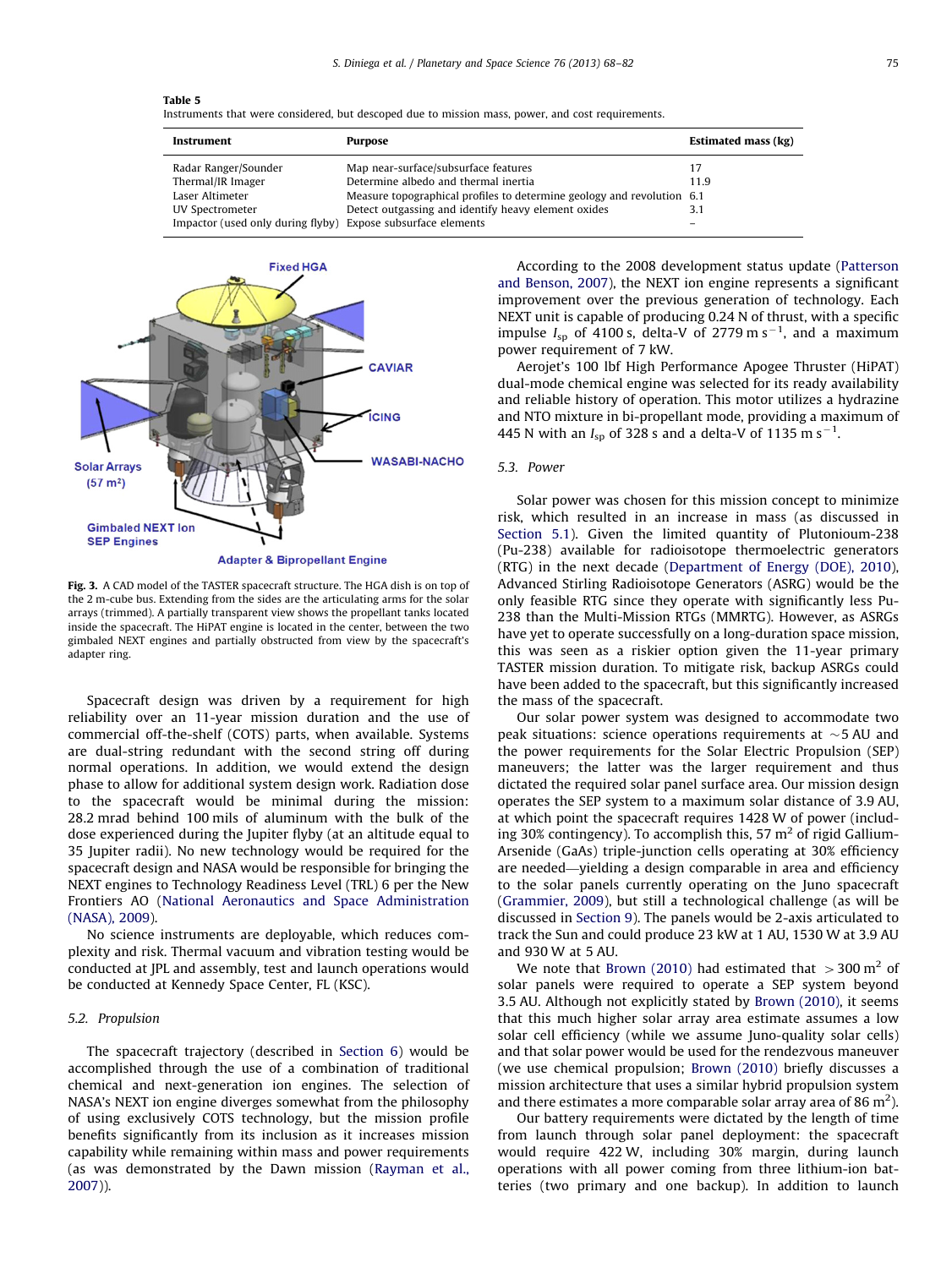<span id="page-8-0"></span>operations, the batteries would be in use during the flyby phase to provide additional power during this short-peak in science and telecommunication operation. The batteries have a 24 A-h capacity and sufficient power to satisfy the spacecraft and payload needs even after a 70% depth-of-discharge.

### 5.4. Attitude control system

The Attitude Control System (ACS) concept would have sensing capabilities provided by two precision star trackers, two inertial measurement units, and one internally redundant sun sensor assembly for attitude determination during most phases of the mission. Attitude control is achieved by a set of monopropellant ACS low-thrust engines, the gimbaled NEXT engines (during the electric cruise phase), and a pyramid assembly of 4 reaction wheels for normal pointing. Each reaction wheel has 12 N m s angular momentum and 0.075 Nm torque capability for fine pointing requirements. The ACS is designed to provide threeaxis stabilization in order to enable science data measurements and calibrations.

The driving requirement for ACS design is the NACHO boresight pointing requirements of 206 arcs (3-sigma) with 90 arcs (3-sigma) for attitude determination of both the instrument and the High Gain Antenna (HGA). We also require that the jitter be kept below 10 arcs/axis for a stable control system, which satisfies the NACHO stability requirement of 50 arcs/axis. This system can provide a slew rate of up to  $0.3^{\circ}$  s<sup>-1</sup> during flyby. The angular rates required for orbiting altitudes of 1000 km, 500 km, and 100 km orbits about the rendezvous target are  $0.001^{\circ}$ ,  $0.004^{\circ}$ , and 0.015 $^{\circ}$  s<sup>-1</sup>, respectively.

The ACS design also ignores external torques, i.e., it neglects a gravity gradient. It assumes that no magnetic torque would be induced by the target body and neglects the solar pressure at 5 AU (dependent upon the surface area of the spacecraft).

## 5.5. Data and software

The Command and Data Systems (CDS) would provide all of the computational needs for the mission, including control and data processing for the ACS, instruments, power, and communication of science data and spacecraft operational status to Earth. Dual RAD750 processors are fully redundant and are in a ''cold'' dual string configuration, where one processor is on and functioning, while the other starts the mission powered down but turns on if a fault arises. Each processor runs at a clockspeed of up to 200 MHz and has level 1 and level 2 cache sizes of 32 kB and 256 kB, respectively. Processing and bus margins are large enough to allow all subsystems to operate simultaneously.

Instrument-specific interface cards connect the science instruments to the CDS processing core utilizing the Multi-Mission System Architectural Platform (MSAP). To handle the high data throughput from CAVIAR, interfacing with the processing core is done with a non-volatile memory and camera (NVMCam) card that contains 32 Gb of memory for data storage. WASABI-NACHO is also connected to the core through this interface. ICING is connected to the core through a MSAP System Interface Assembly (MSIA) interface that provides fault detection and a connection to the backup processing string. A data record rate of 20 Mbps and a playback rate of 13 kbps are anticipated; these rates are determined by the telecommunications downlink properties via the MSAP Telecommunication Interface (MTIF) card. The MTIF card also provides interfaces to the power subsystem and the majority of ACS guidance systems.

The software for the SEP interface to the ACS, command and data handling, fault protection, power, system services, telecommunications, and thermal systems are inherited from Dawn ([Russell et al., 2007\)](#page-14-0). Similarly, individual instrumental software packages are also inherited from their predecessors (WASABI-NACHO from Messenger MDIS, CAVIAR from Chandrayaan-1 $M^3$ , and ICING from Dawn GRaND). The considerable inheritance of these tested and successfully deployed software components would greatly lower software development costs and mitigate mission risk.

#### 5.6. Thermal

The thermal system aims to keep the spacecraft temperature between 240 and 325 K for proper instrument and electronics operation; this would require passive cooling at 1 AU (hot phase) and active heating at  $\sim$  5 AU (cold phase). The spacecraft bus is surrounded with multi-layer thermal insulation and have two heaters designated for each of the three science instruments. A 1.3  $m<sup>2</sup>$  louvered radiator helps regulate internal temperature by opening the louvers, radiating heat to space, in the hot phase and closing the louvers in the cold phase. During the cold phase, the heaters require 20 W of power to maintain the internal temperature.

## 5.7. Communications

The telecommunications subsystem would provide for communication between the spacecraft and the Operations team. It uses the Deep Space Network (DSN) X-band (8–12 GHz) transceivers, which allows for the simultaneous uplink and downlink of commands, science data, spacecraft status, and telemetry. The maximum allowable uplink/downlink data rate is approximately 9.5 kbps, so an 8-h per day downlink session would yield a total data transmission volume of 273 Mb per day.

The spacecraft has one fixed 1.75 m high gain antenna (HGA) mounted along the  $+z$  axis of the spacecraft, which allows for maximum data transmission. One medium gain antenna (MGA) and 2 low gain antennae (LGA) are located on the  $+x$ ,  $-x$ , and  $-z$  panels of the spacecraft, respectively ([Fig. 3](#page-7-0)). There are also two small deep space transponders (SDSTs) and two 25 W travelling wave tube amplifiers (TWTAs) located on the  $+y$  panel. The SDSTs have been adopted from the Dawn and Mars Reconnaissance Orbiter missions. Signals received by the HGA, MGA, or LGA antennae are passed to diplexers, which provide transmission and reception capabilities, then to the TWTAs, which provide signal amplification. The signal then proceeds to the SDSTs, which demodulate the signal into ranging and command components, and transfer the command components to the CDS subsystem. For transmission, science and telemetry data are encoded by CDS, modulated by a ranging component stored in the SDSTs, amplified by the TWTAs, and transmitted by the appropriate antenna given the circumstances. The system is fully cross-strapped, allowing for the distribution of redundant data to the SDSTs.

Reception of downlinked data is accomplished via the three sites of the DSN: Canberra, Australia, Madrid, Spain, and Goldstone, California, USA. Each site consists of one 70 m station accompanied by a group of 34 m beam waveguide antennae (BWG). The mission concept for the ground systems portion has also been adapted from the Dawn mission ([Russell et al., 2007](#page-14-0)).

## 6. Mission design

For our proposed mission, Phase A would commence in 2013 and last for 12 months. Phase B was extended to 15 months to allow for additional design time (as mentioned in [Section 5.1\)](#page-6-0). Phases C/D would commence in 2015, yielding 40 months for manufacture and testing. The initial launch window extends from January 20 to February 9, 2019, with a 21-day launch window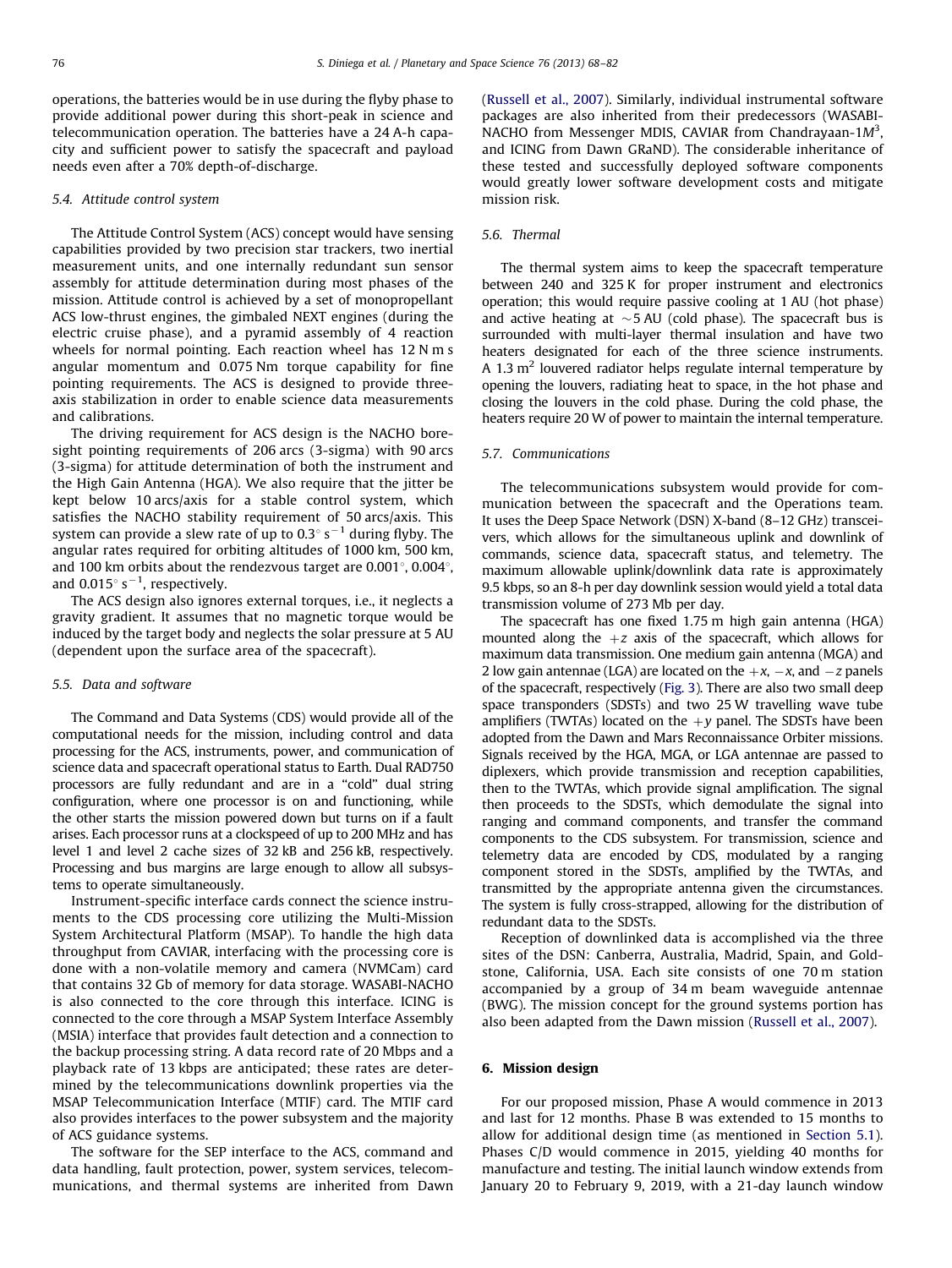opening every 13 months for trajectories to the Trojans (although the specific target selections may not be repeatable).

Our selected Atlas V launch vehicle in a 551 configuration enables a spacecraft total mass launch capability of 1974 kg with a characteristic energy (C3: the square of the hyperbolic excess velocity at which the spacecraft departs Earth) of 53.1 km<sup>2</sup> s<sup>-2</sup>. We note that while this value is lower than that required by [Brown \(2010\)](#page-13-0) (C3  $\geq$  73.5 km<sup>2</sup> s<sup>-2</sup>), this C3 is sufficient for our mission design as we include SEP-provided propulsion during the cruise stage. This provides 2.4 times more delta-V during cruise, thus decreasing the amount of energy required at launch.

## 6.1. Trajectory and target choice

The mission flight profile is optimized for an 11-year operational life, with one primary rendezvous target and one flyby target selected from the group of Trojans which librate stably in Jupiter's L4 Point. In order to accomplish the mission's science objectives, the large and relatively well-studied 911 Agamemnon was chosen as the primary target; the flyby target, 1999 XS143, was then selected from those bodies requiring the least amount of course change during the cruise phase. We note that the flyby target was selected somewhat arbitrarily as none of the candidate bodies have been studied and all are small and/or dark. As will be discussed in [Section 9,](#page-11-0) we recommend that a more thorough survey of possible rendezvous targets be considered and that promising flyby targets be targeted by Earth-observations and characterized, prior to final target selection.

The cruise phase would be characterized by a long duration flight with two deep space prolonged thrusting periods by the SEP system. A Jupiter gravity assist occurring between the two SEP burns would change the trajectory inclination to match that of the orbital plane of our target Trojans ( $\sim$ 22 $^\circ$  above the ecliptic). The total delta-V required is  $3.914 \text{ km s}^{-1}$  which includes the chemical engine burn required to match Agamemnon's velocity at arrival. The power demands from the science instrument payload are minimal during the cruise phase, thus allowing power generated by the solar panels to be primarily used to drive the dual NEXT ion engines. Although the operation of both thrusters are required to reach the target bodies via our planned trajectory (Fig. 4), the redundancy would allow for mission continuation in the case of a single engine failure, with a modified flight trajectory and extended timeline.

## 6.2. Flyby of 1999 XS143

The spacecraft would approach the asteroid 1999 XS143 to within 500 km altitude, which was the minimum altitude judged to be safe against possible collision with a moonlet (i.e., outside the Hill Sphere), at a flyby speed of 2.56 km s $^{-1}$ . NACHO would begin taking images as soon as the target is resolvable (i.e., the diameter of 1999 XS143 will cover 5 pixels  $\sim$ 100 h before closest approach or  $\sim$  10 $^6$  km distance) to collect information about the surrounding environment for detailed navigation corrections and to begin science observations. For the last 5 h of approach and the first 5 h of departure, WASABI and CAVIAR would also be operational, collecting additional visual and spectral images. No propulsion burn operations other than attitude control would occur during this time.

#### 6.3. Orbits of 911 agamemnon

Seven months after the flyby of 1999 XS143, the spacecraft would enter a matching orbit of 911 Agamemnon and achieve gravity capture. This maneuver requires a considerable delta-V  $(1135 \text{ m s}^{-1})$  that would be supplied by the chemical engine,

Aerojet HiPAT 445 N (unused until this point in the mission), to rapidly slow the spacecraft and effect a stepped orbital decay.

Upon orbital insertion, science operations are to be conducted at three discrete orbital altitudes within a few different polar orbits ([Table 6](#page-10-0)). This tiered-approach was selected to mitigate navigational risk and to improve science observation planning; a similar method has been successfully employed by Dawn in approaching and observing the main belt asteroids Vesta and Ceres [\(Russell et al., 2007\)](#page-14-0), where observations and the shape model generated during one orbit can be used to alter and refine navigation and science planning for the next (closer) orbit.

In the first phase, at 1000 km from the surface, WASABI-NACHO and CAVIAR will begin a global imaging campaign; these images will begin science operations and allow generation of a detailed shape model, gravity map, and rotation measurement. This phase would last 20 days, with an orbital period of 120 h, and relative ground speed of 15 m  $s^{-1}$ .

The second phase, at 300 km from the surface, with a 24-h orbit and 30 m  $s^{-1}$  relative ground speed, would last 3 months. Higher-resolution visual images and gravity measurements will be recorded, allowing for refinement of the target's shape model and planned future science observations. During this phase, ICING would begin operation.

The lowest orbit would be 100 km above the surface, with an 8-h orbit and relative ground speed of 40 m  $s^{-1}$ . The spacecraft would switch between two polar orbits after 6 months, to yield different illumination/viewing angles. In this phase, all of the instruments would continue to be active, with WASABI-NACHO performing targeted high-resolution imaging, and ICING completing a global particle energy map with a resolution of  $40^\circ$ . After eight months on this orbit, main fuel reserves are expected to be exhausted and the nominal mission would end. A possible mission extension would then be possible due to the flexibility given by the ion propulsion system, depending on the amount of residual Xenon propellant. If electrical power was not used by the instruments it would be possible to throttle the NEXT engine to lower values and perform an orbital maneuver to further



Total delta-V: 3.9 km/s

Fig. 4. The proposed spacecraft trajectory. The total delta-V required to reach our targets is  $3.914$  km s<sup>-1</sup> and is supplied by a combination of chemical and ion propulsion (the burns for the latter are demarked by the thicker line in the trajectory). The Jupiter Gravity Assist is used to make a plane change.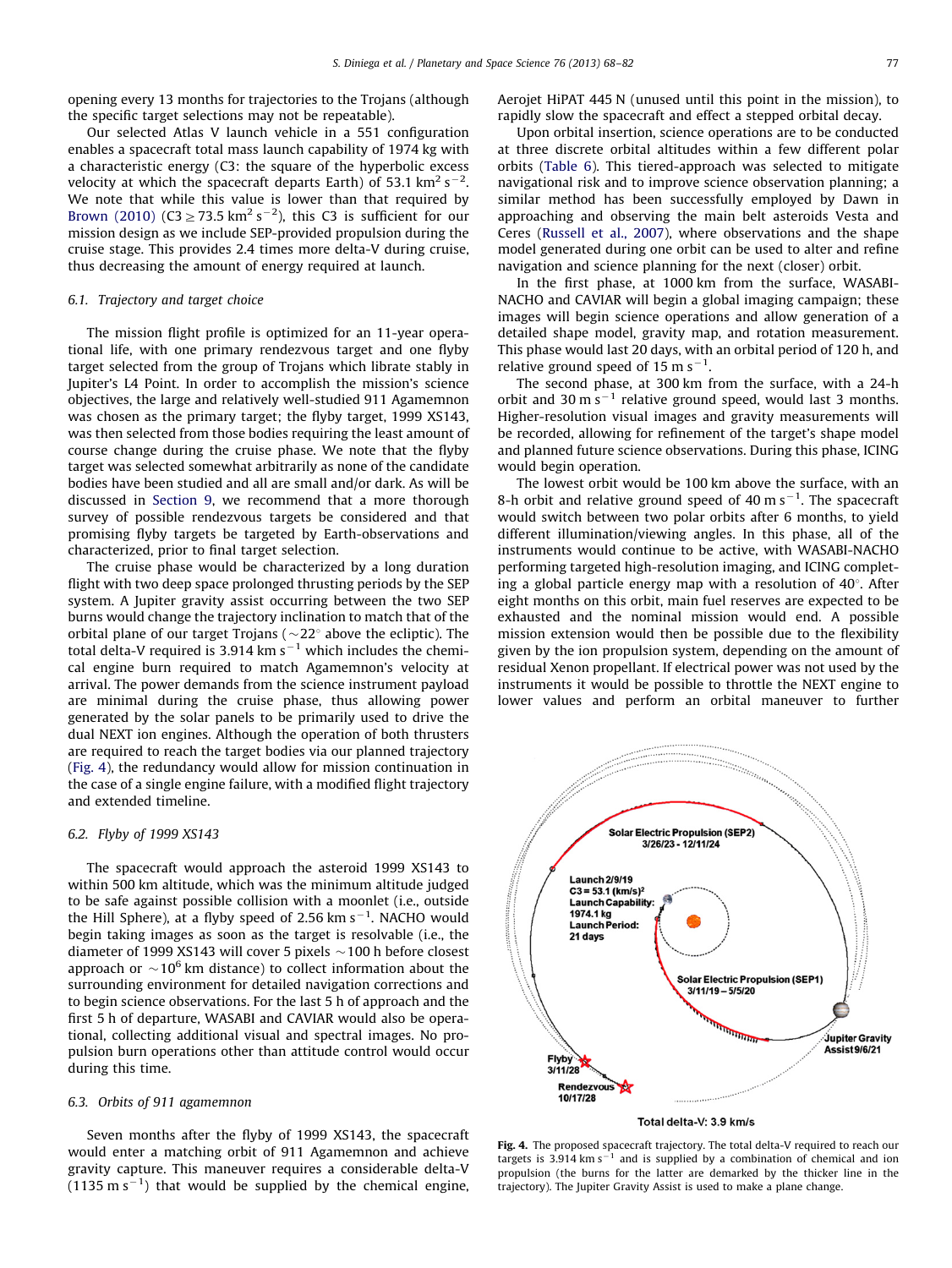<span id="page-10-0"></span>destinations. The feasibility of this type of maneuver is currently being demonstrated by the Dawn mission as this spacecraft is departing from its rendezvous with Vesta and will move towards to a rendezvous with Ceres in 2015 [\(Russell et al., 2007\)](#page-14-0).

## 7. Risk assessment

Primary mission and programmatic risks were identified throughout the concurrent mission design process, and were considered in trade-off analysis. Based on impact and likelihood, three main risks within our final mission design are discussed, along with their corresponding mitigation strategies.

- (1) There is a severe scarcity of data for all Trojans—most Trojans lack even lightcurve observations and thus their size and rotation rate are unknown, which makes it difficult to plan flyby or rendezvous approaches. The proposed mitigation consists in choosing our rendezvous target from the small set of bodies with more detailed prior observations and in rendezvousing at several (decreasing) altitudes, so that adjustments during the mission can be made to planned navigation and science operations. Additionally, a groundbased survey program early in the mission development cycle can help acquire needed basic information about potential rendezvous and flyby targets – such as size, rotation rate, and presence of a moonlet. After launch, pre-encounter imaging will fill knowledge gaps and aid in making decisions about the optimal flyby altitude. For the rendezvous target, sequentially decreasing orbital altitudes, each maintained for the week(s) needed for proper data analysis to be incorporated into the flight plan, can be used to assess risk and plan the next mission phase (as was done for Dawn's approach and orbit of Vesta ([Russell et al., 2007](#page-14-0))).
- (2) The prime mission duration is 11 years, including 10 years of cruise. This turns the reliability of components and their lifetimes into a risk requiring proper operation strategies and redundancy mitigation. To ensure that critical subsystems can survive and perform during the long mission duration, failure modes and effects must be properly identified. The proposed mitigation includes performing Parameter Trend Analysis (PTA) on instrumentation with mean life expectancy less than five mission lifetimes. A testing plan

that accounts for parts up-screening and burn-in runs is considered, along with dual-string redundancy for crucial components. In addition, events such as trajectory corrections and power-cycling of subsystems during SEP cruise phases were identified as mission critical. Mitigation strategies benefit by inheriting procedures and know-how by JPL's multimission operations system on previous ion propulsionpowered missions such as Dawn ([Rayman et al., 2006](#page-14-0)).

(3) The hybrid propulsion system considered for TASTER makes use of the NEXT ion engine, which is currently at a TRL below 6. This is a NASA-managed program component ([Patterson](#page-13-0) [and Benson, 2007\)](#page-13-0), which means that the cost and schedule risk of technology development falls to NASA. However, our mission design still has a large schedule risk if those engines are not tested and integrated in time. To mitigate this risk, a schedule extension fallback plan should be incorporated into the mission design.

## 8. Cost

The cost estimate for our mission was \$1005.5 M, which was below the cost cap of  $$1017.4$  M ( $$1B$  AO cap+ $$17$  M propulsion credit in FY15\$; where necessary, values have been adjusted based on the NASA New Start Inflation Index listed during August 2011). This amount was estimated using the JPL Team-X methodology, which uses a mix of quasi-parametric and grassroots algorithms. [Table 7](#page-11-0) shows the breakdown of cost per mission phase, along with reserve (50% for most phases; the reserve amount is lower for Phase E as we did not include reserve on tracking costs). The primary cost driver during the development costs (Phases A–D) would be the flight system; its cost came to \$332.9 M (out of \$792.2 M), with the largest expenses in Power (\$49.7 M), Structures (\$53.2 M) and Propulsion (\$81.9 M) due to our trajectory choice, which dictated our delta-V and power requirements. Our trajectory choice also dominated the operations costs; mission operations would be the largest Phase E cost at \$72.9 M (out of \$183.3 M total), due to the long cruise-time and required monitoring of the NEXT ion propulsion engine.

De-scopes are possible to lower the cost, such as cutting 6 months of observations from the rendezvous phase which

## Table 6

Rendezvous observation plan. We would include 3 altitudes to allow us to update navigation plans during the mission, similar to the Dawn mission ([Rayman et al., 2006\)](#page-14-0). Different orbit inclinations were chosen to include a range of illumination angles. The data volumes estimates assume compression (8:1 lossy compression for the cameras, as was used by MDIS ([Hawkins at al., 2007\)](#page-13-0); 1.5 compression for CAVIAR, as was used by  $M^3$  [\(Pieters et al., 2009](#page-13-0))) and 15% overhead. WASABI-NACHO is a dual-camera system, CAVIAR is a visible and near infrared mapping spectrometer, and ICING is a neutron and gamma-ray spectrometer.

|                                                                   | <b>Objectives</b>                                                                      | <b>Operating</b><br>instruments Returned | No. observ.     | <b>Spatial Res.</b><br>(m pixel $^{-1}$ ) | Data<br>volume<br>(bits) | Science and downlink<br>intervals                                |
|-------------------------------------------------------------------|----------------------------------------------------------------------------------------|------------------------------------------|-----------------|-------------------------------------------|--------------------------|------------------------------------------------------------------|
| <b>Approach</b> (begins $\sim$ 100 h<br>before orbital insertion) | Calibrate instruments, Generate rough shape model<br>and rotation characterization map | NACHO                                    |                 |                                           |                          |                                                                  |
| <b>Survey orbit</b> (1000 km, 120 h)                              | Global imaging, Identify targets of interest, Begin                                    | <b>WASABI</b>                            | 7 frames        | 180                                       | 6.8e7                    | 16 h of science operations,                                      |
| period, 20 days $@$ 3 pm)                                         | generation of topography model, Finalize instrument                                    | NACHO                                    | 57 frames       | 25                                        | 5.5e8                    | followed by 8 h of                                               |
|                                                                   | calibrations                                                                           | <b>CAVIAR</b>                            | 1380 lines      | 250                                       | 2.1e9                    | downlink (total data<br>return: 7.5e9 bits)                      |
| High-altitude mapping                                             | Global imaging with all instruments, Identify targets                                  | WASABI                                   | 69 frames       | 54                                        | 6.7e8                    | Per orbit: 16 h of science                                       |
| <b>orbit</b> (300 km, 24 h)                                       | of interest, Enhance topographic model                                                 | <b>NACHO</b>                             | 623 frames      | 7.5                                       | 6.0e9                    | operations, 8 h of                                               |
| period, 3 months $@$ 1 pm)                                        |                                                                                        | <b>CAVIAR</b>                            | 15300 lines     | -75                                       | 1.6e10                   | downlink on the dark side<br>(total data return:<br>3.4e10 bits) |
| Low-altitude mapping orbit                                        | Target previously identified regions-of-interest for                                   | <b>WASABI</b>                            | 613 frames      | 18                                        | 5.9e9                    | 1 orbits (8 h) of science                                        |
| (100 km, 8 h period,                                              | high-resolution visual and spectral observations                                       | <b>NACHO</b>                             | 4000 frames 2.5 |                                           | 3.9e10                   | operations, followed by                                          |
| 6 months $@$ 2 pm and                                             | $($ > 30% coverage), Global imaging with WASABI and                                    | CAVIAR                                   | 69000 lines     | - 25                                      | 7.0e10                   | 2 orbits (16 h) of downlink                                      |
| 2 months @ noon)                                                  | <b>ICING</b>                                                                           | <b>ICING</b>                             | Continuous      | $\sim$                                    | 4.0e10                   | (data total return:<br>1.8e11 bits)                              |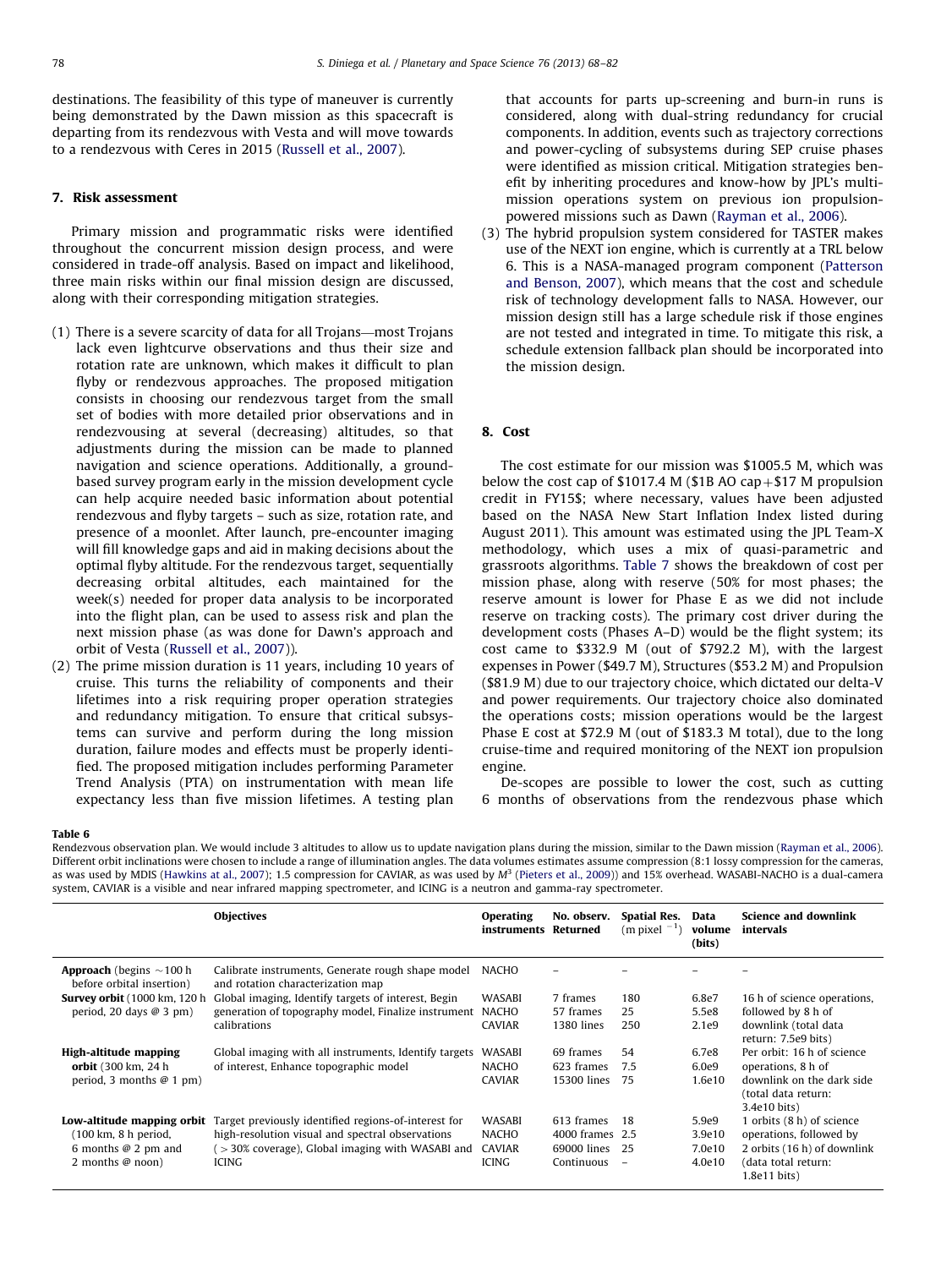<span id="page-11-0"></span>would save approximately \$20 M. This decision would not need to be made until late in the development phases (Phase E), so this could mitigate small late-stage cost-overrun issues that go beyond our included cost reserve.

## 9. Main lessons learned

Most of the major design issues, large risk obstacles, and power, propulsion, and cost difficulties that we encountered during this mission design exercise related to mission constraints dictated by our target and trajectory choice. Thus, these problems can be partially mitigated through a more careful target and trajectory selection. Here, we will briefly describe the main issues and then make suggestions for future mission concept designs for spacecraft visiting the Trojans.

## 9.1. Power issues

Our review panel expressed a large concern about the decision to use solar-power as they thought that it would be challenging to engineer panels and its associated array drive systems to withstand the transient load imparted to the spacecraft at orbital insertion by the HiPAT bi-propellant engine. However, it was considered a reasonable solution by our Team-X experts and a prior Team-X study ([Bonfiglio et al., 2005](#page-13-0)) also concluded that solar-power should be feasible for powering NEXT ion engines and scientific instruments during a Trojan mission. Additionally, as previously mentioned, the similar array size of the Juno mission provides some technological heritage in order to tackle this problem. Juno will perform a similar orbital insertion burn (30 minutes) for a bi-propellant engine rated at 640 N (AMPACISP Corporation LEROS 1B).

Recommendation: A mission to the Trojans has a number of unique constraints, such as distance from the Sun, and requirements, such as high amounts of delta-V needed to increase orbit inclination that make it supremely difficult to remain within the New Frontiers class cost cap while delivering a reasonable science payload. This is naturally further complicated when the mission trajectory needs to include more than one target. We found that hybrid propulsion and power solutions were needed and thus recommend this approach. Although this expands the trade-space beyond the traditional chemical vs. solar vs. nuclear studies, the consideration of combinations should increase allowable payload mass (generally through a tradeoff with structure requirements and trajectory length). We also highlight that radioisotope power sources can be considered in place of (or in addition to small) solar panels ([Bonfiglio et al., 2005 and Brown \(2010\)\)](#page-13-0). (In our study, due to time constraints, an ASRG power source was considered but quickly discarded due to issues pointed out in [Section 5.3,](#page-7-0) and per [Section 5.2](#page-7-0) of the NF AO [\(National](#page-13-0) [Aeronautics and Space Administration \(NASA\), 2009\)](#page-13-0).) Additionally, as the JUNO mission demonstrates [\(Grammier, 2009](#page-13-0)), recent improvements in solar panel efficiency make solar power feasible

#### Table 7

Cost estimate, permission phase, for the proposed TASTER mission. All values are in millions-FY15\$.

| <b>Mission cost summary</b>          | <b>Estimated cost</b> Reserve (%) |    | <b>Total cost</b> |
|--------------------------------------|-----------------------------------|----|-------------------|
| Phase A                              | 29.2                              | 50 | 43.8              |
| Phase B                              | 93.3                              | 50 | 139.7             |
| Phase C/D                            | 426.3                             | 50 | 638.4             |
| Phase E                              | 149.3                             | 23 | 183.4             |
| <b>Total PI-managed project cost</b> | 698.1                             | 44 | 1005.5            |

even out at Jupiter's orbit without requiring unreasonably large arrays (as had been concluded by [Brown \(2010\)](#page-13-0)).

Non-direct trajectories should also be considered in the tradeoff study: additional gravity-assists from Earth, Venus, and Jupiter can be added to decrease the amount of delta-V required (which translates into less propellant/mass) [\(Simanjuntak et al., 2010\)](#page-14-0), although this generally will increase mission (cruise phase) duration and associated operations costs [\(Bonfiglio et al., 2005\)](#page-13-0) and associated risks.

## 9.2. Propulsion issues

Due to the large delta-V requirements for a mission to the Trojans, use of an advanced propulsion system is needed to deliver a reasonable amount of mass while remaining within the total mass, power, and cost requirements of the New Frontier mission class (or Discovery mission class ([Perozzi et al., 2001;](#page-13-0) [Rayman et al., 2007](#page-14-0))). A hybrid propulsion system was chosen which combines an efficient ion engine cruise and a quick delta-V chemical engine. The use of this type of system would provide more delta-V during the cruise stage and decrease the launch energy required (C3), thus allowing a heavier spacecraft to be flown. However, due to the NEXT ion propulsion system's low thrust, a longer mission cruise time would be required to fully exploit this engine ([Rayman et al., 2007\)](#page-14-0) and this creates an increase in mission complexity/operations costs. Additionally, as discussed in [Section 7,](#page-10-0) development of this engine is a NASA-managed program component, which alleviates cost concerns but would create a large schedule risk.

Due to the long time needed to build thrust, problems were also encountered when balancing science observations with time required for engine activity—in particular, during approach to the target bodies. To decrease the overlap in time requirements, we chose to use chemical propulsion during orbit insertion for the primary body.

Recommendation: Careful analysis should be done of propulsion possibilities, including possibilities that are not yet at TRL 6, and tradeoff studies should consider cruise time as well as cost, power, and mass requirements [\(Rayman et al., 2007\)](#page-14-0). Hybrid systems that utilize both chemical and advanced systems, such as those proposed in this study, should also be considered, especially for maneuvers that would be concurrent with science observations, such as during orbital insertion. Fortunately, solar electric propulsion and other advanced propulsion systems are being used in a number of current and upcoming missions, so development and demonstration of relevant technology options is ongoing. For example, Dawn uses an ion propulsion system for all post-launch trajectory control and corrections, including rendezvous and orbit insertions [\(Rayman et al., 2007](#page-14-0)) and BepiColombo, to be launched in 2015, will use a standard chemical propulsion system for Earth escape and Mercury orbit insertion and a solar electric propulsion system for the rest of the interplanetary cruise phase ([Schulz and Benkhoff, 2006](#page-14-0)).

## 9.3. Trajectory and target selection

The importance of target and trajectory selection during an early mission design phase for the optimization of the mission cannot be over-emphasized. With the TASTER mission design exercise, we found that the target and trajectory selection was a key driving factor (especially in remaining within the mass and power envelope) and thus dictated many of the choices during tradeoff studies. Due to the overall lack of data for all but a handful of Trojans and study time-restrictions for assessing how target selection affected trajectory design and delta-V requirements, it was not possible for us to perform a detailed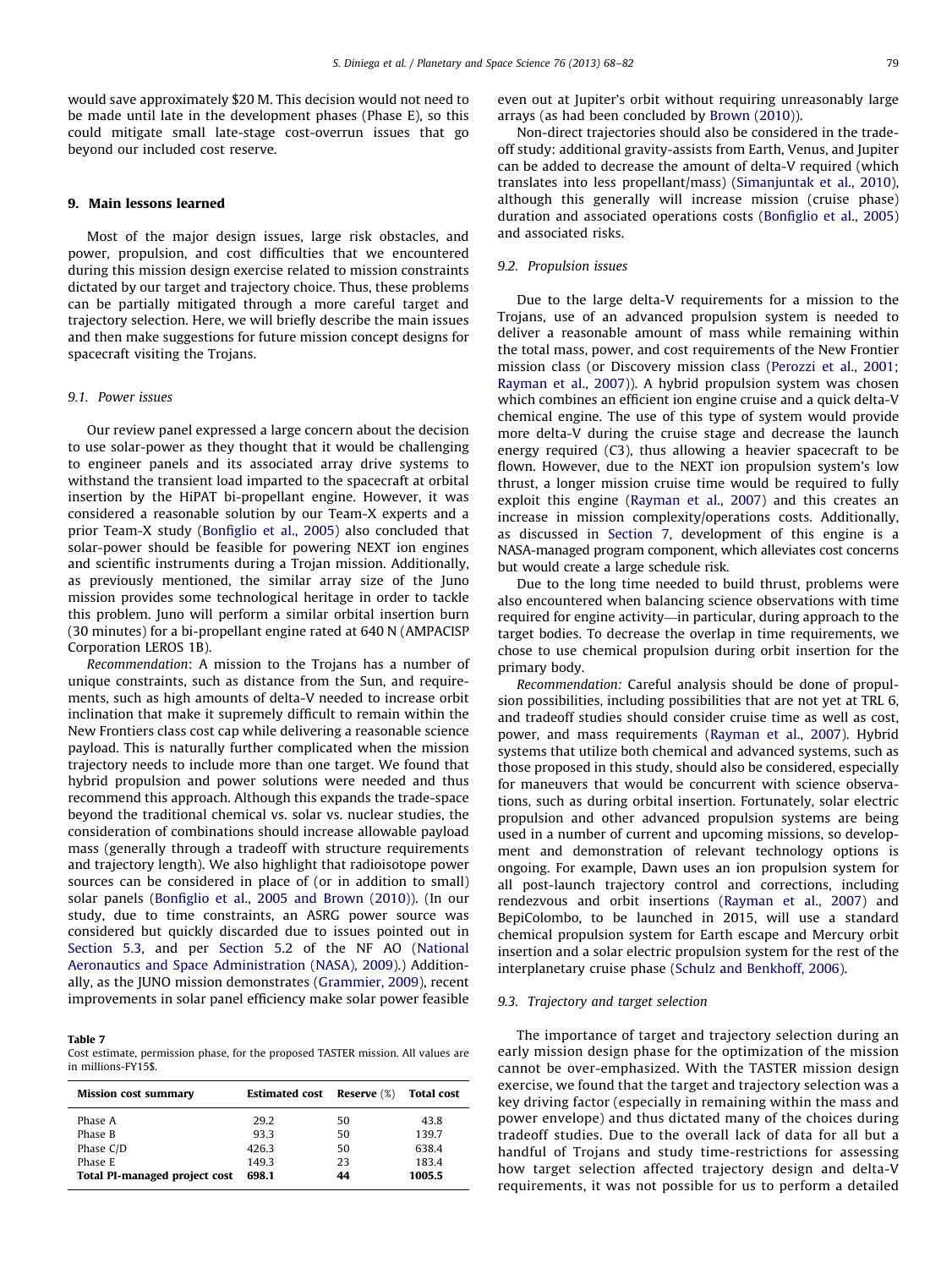Possible rendezvous targets for a Trojan tour mission, based on identification as a viable mission a prior Trojan mission design study: <sup>†</sup>[Brown \(2010\)](#page-13-0) or <sup>3</sup>[Simanjuntak et al. \(2010\)](#page-14-0), or as a target in ground-based telescope observations: **[Emery and Brown \(2003\),](#page-13-0) AEMETTY and Brown (2004), or [Fornasier et al. \(2007\)](#page-13-0). As we** are primarily interested in identifying rendezvous targets (versus flyby targets), we list only larger bodies (i.e., the Trojan needs to have absolute magnitude < 10 or an estimated diameter of  $>$  50 km; [Lamy et al. \(2012\)](#page-13-0) was also checked, but all objects in that proposed flyby tour had absolute magnitude  $>$  10). Diameter information is from **\***[Emerry and Brown \(2004\),](#page-13-0) \*[Fornasier et al. \(2007\)](#page-13-0). Orbit and albedo information comes from those papers and the NASA Small Bodies Database: [http://ssd.jpl.nasa.](http://ssd.jpl.nasa.gov/sbdb_query.cgi) [gov/sbdb\\_query.cgi.](http://ssd.jpl.nasa.gov/sbdb_query.cgi)

|                  | ID                              | Incl.( $\circ$ ) | Eccen. | Diam. (km) | Abs. Mag. | <b>Geometric Albedo</b> |
|------------------|---------------------------------|------------------|--------|------------|-----------|-------------------------|
| L4 (Greek camp)  | 588 Achilles <sup>■.▲</sup>     | 10.32            | 0.148  | 135        | 8.67      | 0.033                   |
|                  | 624 Ha $\blacksquare$ .         | 18.179           | 0.023  | 225        | 7.49      | 0.025                   |
|                  | 911 Agamemnon <sup>†,■.▲</sup>  | 21.777           | 0.068  | 167        | 7.89      | 0.044                   |
|                  | 1143 Odysseus <sup>†,▲</sup>    | 3.138            | 0.092  | 126        | 7.93      | 0.075                   |
|                  | 1437 Diomedes <sup>■.▲</sup>    | 20.502           | 0.046  | 164        | 8.3       | 0.031                   |
|                  | 2759 Idomeneus <sup>▲</sup>     | 21.956           | 0.066  | 61         | 9.8       | 0.057                   |
|                  | 2797 Teucer <sup>▲</sup>        | 22.402           | 0.089  | 111        | 8.4       | 0.062                   |
|                  | 3540 Protesilaos■.▲             | 23.313           | 0.118  |            | 9         |                         |
|                  | 3548 Eurybates <sup>•</sup>     | 8.072            | 0.091  | 72         | 9.5       | 0.054                   |
|                  | 3793 Leonteus■.▲                | 20.923           | 0.091  | 86         | 8.8       | 0.072                   |
|                  | (4035) 1986 WD <sup>®</sup>     | 12.133           | 0.058  | 69         | 9.72      | 0.072                   |
|                  | 4060 Deipylos <sup>†,■,▲</sup>  | 16.149           | 0.156  | 79         | 8.9       | 0.078                   |
|                  | 4063 Euforbo <sup>■,▲</sup>     | 18.943           | 0.12   | 102        | 8.6       | 0.061                   |
|                  | $(4835) 1989 BQ$ <sup>■,▲</sup> | 19.572           | 0.252  |            | 9.8       |                         |
|                  | $(5025)$ 1986 TS6 <sup>•</sup>  | 11.02            | 0.761  | 57.83      | 9.8       | 0.064                   |
|                  | 5254 Ulysses■.▲                 | 24.194           | 0.122  | 78.34      | 8.8       | 0.087                   |
|                  | (6545) 1986 TR6 <sup>•</sup>    | 11.99            | 0.053  |            | 10        |                         |
| L5 (Trojan camp) | 617 Patroclus■.▲                | 22.053           | 0.14   | 141        | 8.19      | 0.047                   |
|                  | 1172 Aneas <sup>■,▲</sup>       | 16.675           | 0.106  | 143        | 8.33      | 0.04                    |
|                  | 1173 Anchises <sup>•</sup>      | 6.915            | 0.138  | 126        | 8.99      | 0.031                   |
|                  | 1867 Deiphobus <sup>■,▲</sup>   | 26.91            | 0.044  | 123        | 8.61      | 0.042                   |
|                  | 2223 Sarpedon <sup>®</sup>      | 15.968           | 0.017  | 94         | 9.25      | 0.034                   |
|                  | 2357 Phereclos <sup>®</sup>     | 2.669            | 0.045  | 95         | 8.86      | 0.052                   |
|                  | 3451 Mentor <sup>‡</sup>        | 24.68            | 0.073  | 140        | 8.1       |                         |
|                  | (3708) 1974 FV1                 | 13.37            | 0.16   | 80         | 9.3       | 0.053                   |
|                  | 4348 Poulydamas                 | 7.96             | 0.099  |            | 9.2       |                         |
|                  | 5144 Achates <sup>■,▲</sup>     | 8.902            | 0.272  | 92         | 8.9       | 0.058                   |
|                  | 5511 Cloanthus <sup>®</sup>     | 11.176           | 0.118  | 55         | 10.43     |                         |

tradeoff study among target possibilities. We instead calculated rendezvous trajectories for the six ''oldest'' Trojans (as generally larger Trojans were observed earlier and more often): 588 Achilles (1906 TG), 617 Patroclus (1906 VY), 624 Ha (1907 XM), 659 Nestor (1908 CS), 884 Priamus (1917 CQ) and 911 Agamemnon (1919 FD). The amount of information about Agamemnon and the relatively low required delta-V were our primary reasons for selecting this as our rendezvous target. Five possible flyby targets were then examined, based on a search for bodies that would be close to the direct trajectory (2002 EO144, 1999 XN226, 1995 QD6, 1986 TT6 and 1999 XS143) and one was chosen based on delta-V requirements and estimated size.

Recommendation: As discussed in [Perozzi et al. \(2001\)](#page-13-0) for identification of rendezvous and flyby Near Earth Asteroid targets, one must consider targets with a view towards satisfying both scientific and engineering requirements. Thus, we suggest that future studies invest in an extended study of possible rendezvous and flyby targets, of which the primary metrics are (1) science value, (2) delta-V requirements, and (3) mission duration.

This study for the identification of possible targets must be done in the early phases of mission planning as the location (  $\sim$  5 AU) and orbital characteristics of the Trojans (especially their inclination) control many decisions about power, propulsion, and spacecraft structure. The primary focus should be on the rendezvous target; although current observations indicate it is necessary to visit at least two bodies (of different types) to adequately characterize the full Trojan population. The ESA study in fact recommends a mission to at least 5 Trojans [\(Lamy et al., 2012\)](#page-13-0). Fortunately, clustering of the Trojans makes it very likely that at least a dual Trojan encounter will be possible [\(Bender and](#page-13-0) [Penzo, 1995](#page-13-0)).

In starting the list of possible rendezvous targets, the first objective is to limit the energy required to reach the target. Generally, this corresponds to the body having a low inclination as out-of-plane maneuvers are very demanding in energy requirements (Perozzi et al., 2001). Low eccentricity is also desirable to minimize the delta-V and propellant required. To simplify mission planning and maximize scientific return, the Trojan should also be well-studied and large enough to be representative of the original accretion population (i.e., not a collision fragment).

Thus, an initial list of possible rendezvous targets can be found by surveying the literature and identifying Trojans that have previously been studied with (1) low inclination, (2) low eccentricity, and (3) large diameter/small absolute magnitude. In Table 8, we present a starting list of possible rendezvous targets compiled from several prior Trojan mission design studies and reports of ground-based telescope observations. We do not claim that this list is comprehensive, but it is more thorough than lists considered in prior mission studies (including ours) and thus should provide an advanced starting point for future mission studies.

Once a few possible rendezvous targets have been chosen as most viable, potential flyby targets can be selected based on proximity to the initial trajectories. When these bodies have been identified, a formal observation campaign should be undertaken to determine light-curves and spectra for unstudied bodies. Fortunately, simple Earth-based spectral observations are sufficient to at least identify the spectral class of potential targets, either redder or less-red ([Emery et al., 2011\)](#page-13-0). The final rendezvous and flyby target(s) can then be chosen based on the flyby-added energy and cruise time and overall science value.

Finally, we note that some prior mission studies proposed also observing (generally via a flyby) a Main Belt Asteroid during the cruise phase out to the Trojans ([Lamy et al., 2012](#page-13-0)). This option was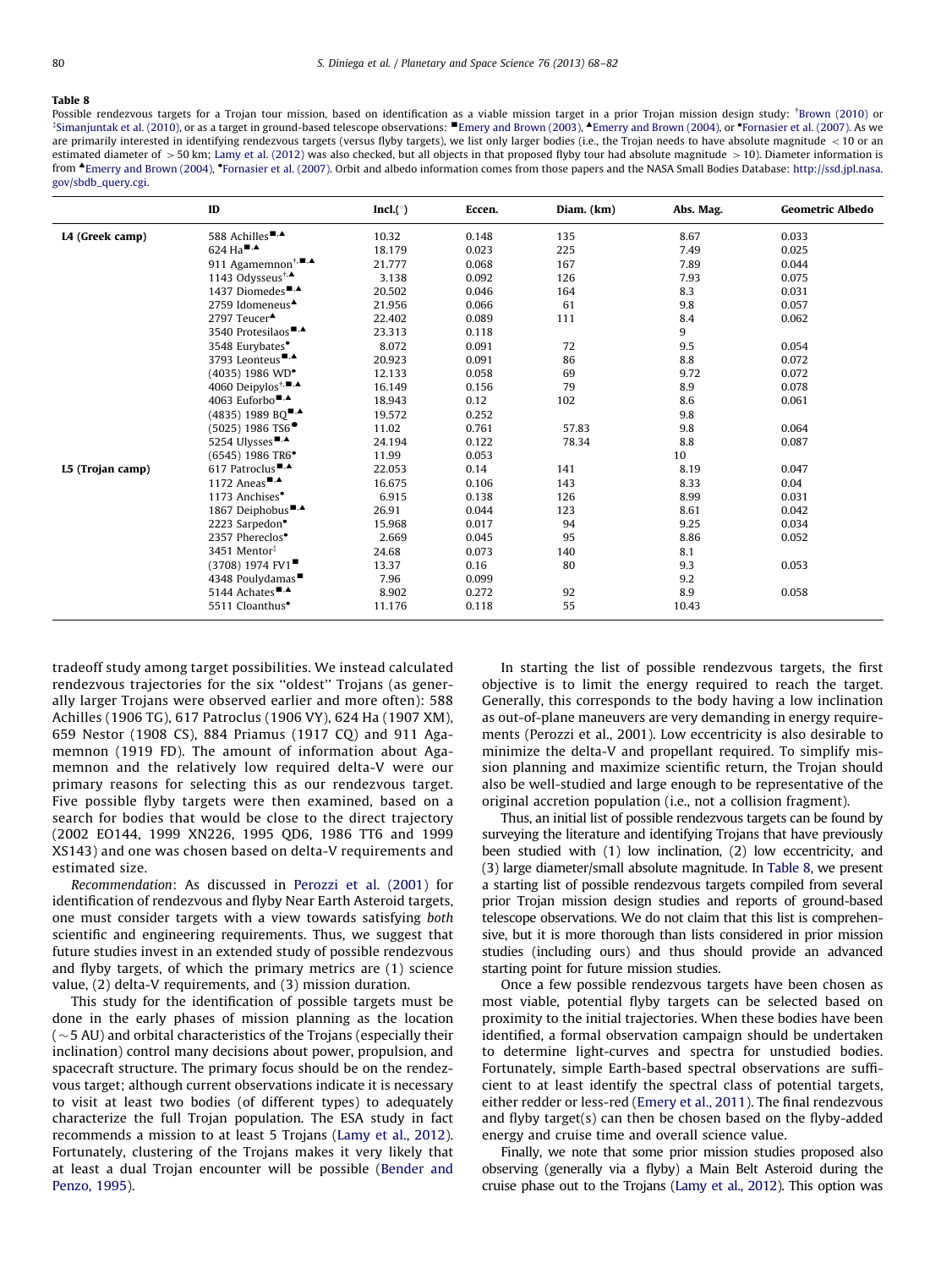<span id="page-13-0"></span>not considered in our mission design, but its inclusion would certainly increase the science value of the mission and may not significantly increase the required mass, power, or cost if the trajectory were designed with this in mind during early mission planning.

## 10. Conclusion

Based on our participation in the NASA-JPL Planetary Science Summer School and our mission design of TASTER, we gained valuable experience in the art of designing a mission within prescribed cost, mass, and power envelopes. In particular, we learned of key trade-offs and issues involving power and propulsion requirements that resulted from our choice of destinations and mission trajectory. In presenting our mission and the lessons we learned, we aim to convince future Trojan mission design studies to carefully consider a few key points – such as careful selection of the target Trojans – at the start of the mission development process. We hope that these suggestions will aid future efforts to visit these intriguing small bodies as a dedicated mission appears necessary if we are to unveil the formative and evolutionary history of the Trojans and feast on a wealth of unique information about the early Solar System.

## Acknowledgements

This document was created by students as an educational activity at the Jet Propulsion Laboratory, California Institute of Technology, and does not represent an actual mission.  $\odot$  2012. All rights reserved. Government sponsorship acknowledged. We thank everyone involved with the NASA-JPL Planetary Science Summer School and Team X for enriching our experience, with special thanks to Charles Budney for serving as our mentor and Leslie Lowes and Trisha Wheeler for their logistics assistance. We also thank our review board for their insight and advice: Mark Adler, Bruce Banerdt, Rosaly Lopes, Edward Miller, and Adam Steltzner. Finally, we thank our reviewers, Andrew Rivkin and Josh Emery, for their insightful and constructive comments. Diniega was supported by an appointment to the NASA Postdoctoral Program, administered by Oak Ridge Associated Universities, at the California Institute of Technology Jet Propulsion Laboratory under a contract with NASA.

#### References

- Bender, D.F., Penzo, P.A., 1995. Multiple encounter missions with the Trojan and Main Belt Asteroids. AAS/AIAA Astrodynamics Specialist Conference, Halifax, Nova Scotia, Canada. Report AAS 95-0134.
- Bonello, G., Bibring, J.-P., Poulet, F., Gendrin, A., Gondet, B., Langevin, Y., Fonti, S., 2004. Visible and infrared spectroscopy of minerals and mixtures with the OMEGA/MARS-EXPRESS instrument. Planetary and Space Science 52, 133–140, <http://dx.doi.org/10.1016/j.pss.2003.08.014>.
- Bonfiglio, E.P., Oh, D., Yen, C., 2005. Analysis of chemical, REP, and SEP missions to the Trojan asteroids. AAS/AIAA Astrodynamics Specialist Conference, Lake Tahoe, CA. Report AAS 05-396.
- Bottke, W.F., Durda, D.D., Nesvorný, D., Jedicke, R., Morbidelli, A., Vokrouhlický, D., Levison, H., 2005. The fossilized size distribution of the main asteroid belt. Icarus 175, 111–140.
- Brown, M. and 28 coauthors, 2010. Trojan Tour Decadal Study. NASA SDO-12348.
- Davis, D.R.; Weidenschilling, S.J.; Farinella, P.; Paolicchi, P.; Binzel, R.P., 1989. Asteroid collisional history—effects on sizes and spins. IN: Asteroids II; Proceedings of the Conference, Tucson, AZ, Mar. 8-11, 1988 (A90-27001 10-91). Tucson, AZ, University of Arizona Press, 805–826.
- De Luise, F., Dotto, E., Fornasier, S., Barucci, M.A., Pinilla-Alonso, N., Perna, D., Marzari, F., 2010. A peculiar family of Jupiter Trojans: the Eurybates. Icarus 209, 586–590, [http://dx.doi.org/10.1016/j.icarus.2010.04.024.](http://dx.doi.org/10.1016/j.icarus.2010.04.024)
- Department of Energy (DOE), 2010. Startup Plan for Plutonium238 Production for Radioisotope Power Systems, Report to Congress.
- Dotto, E., Emery, J.P., Barucci, M.A., Morbidelli, A., Cruikshank, D.P., 2008. De Troianis: the Trojans in the planetary system. In: Barucci, M.A., Boehnhardt, H.,

Cruikshank, A., Morbidelli, A. (Eds.), The Solar System beyond Neptune. University of Arizona Press, pp. 383–395.

- Emery, J.P., Brown, R.H., 2003. Constraints on the surface composition of Trojan asteroids from near-infrared (0.8-4.0 µm) spectroscopy. Icarus 164, 104-121, [http://dx.doi.org/10.1016/S0019-1035\(03\)00143-X.](http://dx.doi.org/10.1016/S0019-1035(03)00143-X)
- Emerry, J.P., Brown, R.H., 2004. The surface composition of Trojan asteroids: constraints set by scattering theory. Icarus 170, 131–152, [http://dx.doi.org/](http://dx.doi.org/10.1016/j.icarus.2004.02.004) [10.1016/j.icarus.2004.02.004.](http://dx.doi.org/10.1016/j.icarus.2004.02.004)
- Emery, J.P., Cruikshank, D.P., Van Cleve, J., 2006. Thermal emission spectroscopy  $(5.2-38 \mu m)$  of three Trojan asteroids with the spitzer space telescope: detection of fine-grained silicates. Icarus 182, 496–512, [http://dx.doi.org/](http://dx.doi.org/10.1016/j.icarus.2006.01.011) [10.1016/j.icarus.2006.01.011.](http://dx.doi.org/10.1016/j.icarus.2006.01.011)
- Emery, J.P., Burr, D.M., Cruikshank, D.P., 2011. Near-infrared spectroscopy of Trojan asteroids: evidence for two compositional groups. Astronomical Journal 141 (1), article id. 25.
- Fernandez, Y.R., Sheppard, S.S., Jewitt, D.C., 2003. The albedo distribution of Jovian Trojan asteroids. Astronomical Journal 126, 1563–1574.
- Fornasier, S., Dotto, E., Hainaut, O., Marzari, F., Boehnhardt, H., De Luise, F., Barucci, M.A., 2007. Visible spectroscopic and photometric survey of Jupiter Trojans: final results on dynamical families. Icarus 190, 622–642, [http://dx.doi.org/](http://dx.doi.org/10.1016/j.icarus.2007.03.033) [10.1016/j.icarus.2007.03.033.](http://dx.doi.org/10.1016/j.icarus.2007.03.033)
- Gomes, R., Levison, H.F., Tsiganis, K., Morbidelli, A., 2005. Origin of the cataclysmic late heavy bombardment period of the terrestrial planets. Nature 435, 466–469,<http://dx.doi.org/10.1038/nature03676>.
- Gradie, J., Veverka, J., 1980. The composition of the Trojan asteroids. Nature 283 (5750), 840–842.
- Grammier, R.S., 2009. A look inside the Juno Mission to Jupiter. Proceedings of 2009 IEEE Aerospace conference, 1-10. [http://dx.doi.org/10.1109/AERO.2009.](http://dx.doi.org/10.1109/AERO.2009.4839326) [4839326.](http://dx.doi.org/10.1109/AERO.2009.4839326)
- Hawkins, S.E., Boldt, J.D., Darlington, E.H., Espiritu, R., Gold, R.E., Gotwols, B., Grey, M.P., Hash, C.D., Hayes, J.R., Jaskulek, S.E., Kardian, C.J., Keller, M.R., Malaret, E.R., Murchie, S.L., Murphy, P.K., Peacock, K., Prockter, L.M., Reiter, R.A., Robinson, M.S., Schaefer, E.D., Shelton, R.G., Sterner, R.E., Taylor, H.W., Watters, T.R., Williams, B.D., 2007. The mercury dual imaging system on the MESSEN-GER spacecraft. Space Science Reviews 131, 247–338, [http://dx.doi.org/](http://dx.doi.org/10.1007/s11214-007-9266-3) [10.1007/s11214-007-9266-3.](http://dx.doi.org/10.1007/s11214-007-9266-3)
- Hevey, P., Sanders, I.S., 2006. A model for planetesimal meltdown by <sup>26</sup>Al and its implications for meteoritic parent bodies. Meteor. Planet Science 41, 95–106.
- Lacerda, P., Jewitt, D.C., 2006. Densities of Solar System objects from their rotational light curves. Astronomical Journal 133, 1393–1408.
- Lamy, P., Vernazza, P., Poncy, J., Martinot, V., Hinglais, E., Canalias, E., Bell, J., Cruikshank, D., Groussin, O., Helbert, J., Marzari, F., Morbidelli, A., Rosenblatt, P., Sierks, H., 2012. Trojans' odyssey: unveiling the early history of the Solar System. Experimental Astronomy, [http://dx.doi.org/10.1007/s10686-011-](http://dx.doi.org/10.1007/s10686-011-9253-2) [9253-2](http://dx.doi.org/10.1007/s10686-011-9253-2), published online.
- Margot, J.L., Brown, M.E., 2003. A low-density M-type asteroid in the main belt. Science 300, 1939–1942, [http://dx.doi.org/10.1126/science.1085844.](http://dx.doi.org/10.1126/science.1085844)
- Marzari, F., Farinella, P., Davis, D.R., Scholl, H., Campo Bagatin, A., 1997. Collisional evolution of Trojan asteroids. Icarus 125 (1), 39–49, [http://dx.doi.org/10.1006/](http://dx.doi.org/10.1006/icar.1996.5597) [icar.1996.5597.](http://dx.doi.org/10.1006/icar.1996.5597)
- Marzari, F., Scholl, H., 1998. Capture of Trojans by a growing proto-Jupiter. Icarus 131, 41–51.
- Melita, M.D., Licandro, J., Jones, D.C., Williams, I.P., 2008. Physical properties and orbital stability of the Trojan asteroids. Icarus 195, 686–697.
- Melita, M.D., Duffard, R., Williams, I.P., Jones, D.C., Licandro, J., Ortiz, J.L., 2010. Lightcurves of 6 Jupiter Trojan asteroids. Planetary and Space Science 58 (7-8), 1035–1039 [http://dx.doi.org/10.1016/j.pss.2010.03.009.](http://dx.doi.org/10.1016/j.pss.2010.03.009)
- Morbidelli, A., Levison, H.F., Tsiganis, K., Gomes, R., 2005. Chaotic capture of Jupiter's Trojan asteroids in the early Solar System. Nature 435, 462–465, [http:](http://dx.doi.org/10.1038/nature03540) [//dx.doi.org/10.1038/nature03540](http://dx.doi.org/10.1038/nature03540).
- Mueller, M., Marchis, F., Emery, J.P., Harris, A.W., Mottola, S., Hestroffer, D., Berthier, J., di Martino, M., 2010. Eclipsing binary Trojan asteroid, Patroclus: thermal inertia from Spitzer observations. Icarus 205, 505–515, [http://dx.doi.o](http://dx.doi.org/10.1016/j.icarus.2009.07.043) [rg/10.1016/j.icarus.2009.07.043](http://dx.doi.org/10.1016/j.icarus.2009.07.043).
- National Research Council (NRC), 2011. Vision and Voyages for Planetary Science in the Decade 2013-2022, The National Academies Press, Washington,  $D C$
- National Aeronautics and Space Administration (NASA), 2009. Announcement of Opportunity: New Frontiers Program. NASA NNH09ZDA007O.
- Patterson, M.J., Benson, S.W., 2007. NEXT Ion Propulsion System Development Status and Capabilities. NASA Science Technology Conference, Paper D10P3.
- Perozzi, E., Rossi, A., Valsecchi, G.B., 2001. Basic targeting strategies for rendezvous and flyby missions to the near-Earth asteroids. Planetary and Space Science 29, 3–22.
- Pieters, C.M., Boardman, J., Buratti, B., Chatterjee, A., Clark, R., Glavich, T., Green, R., Head, J., Isaacson, P., Malaret, E., McCord, T., Mustard, J., Petro, N., Runyon, C., Staid, M., Sunshine, J., Taylor, L., Tompkins, S., Varanasi, P., Whit, M., 2009. The moon mineralogy mapper  $(M^3)$  on Chandrayaan-1. Current Science 96 (4) 500–505.
- Prettyman, T.H., Feldman, W.C., Ameduri, F.P., Barraclough, B.L., Cascio, E.W., Fuller, K.R., Funsten, H.O., Lawrence, D.J., McKinney, G.W., Russell, C.T., Soldner, S.A., Storms, S.A., Szeles, C., Tokar, R.L., 2003. Gamma-ray and neutron spectrometer for the dawn mission to 1 Ceres and 4 Vesta. IEEE Transactions on Nuclear Science 50 (4), 1190–1197.
- Prettyman, T.H., Hagerty, J.J., Elphic, R.C., Feldman, W.C., Lawrence, D.J., McKinney, G.W., Vaniman, D.T., 2006. Elemental composition of the lunar surface: